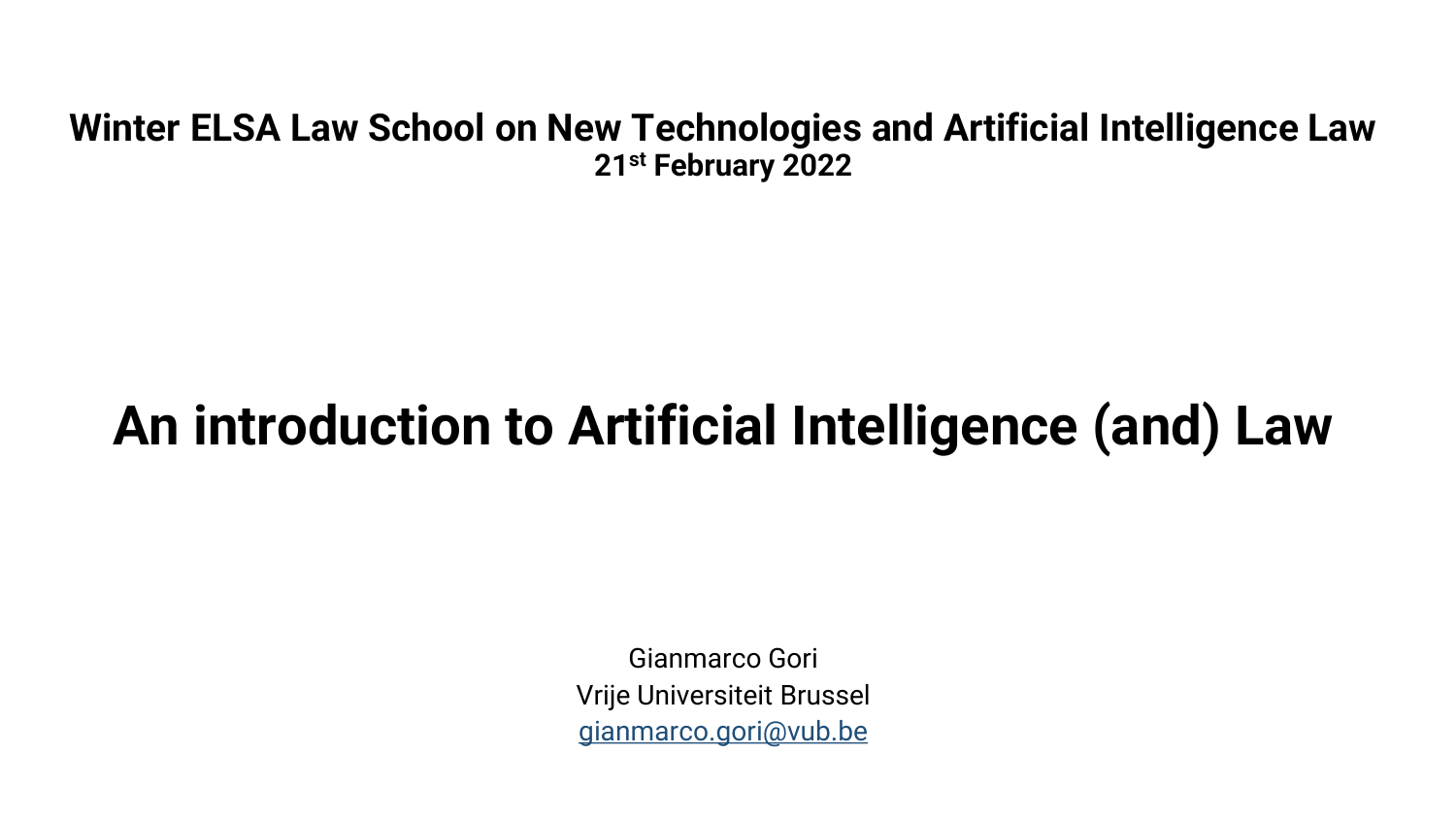

AI/tech as the *object* of *legal regulation*: how *positive law* regulates technology

- ➢ Data protection
- ➢ Insurance
- ➢ Health
- ➢ Labour law
- $\triangleright$  Civil liability
- $\triangleright$  Copyright law
- ➢ Smart contracts
- ➢ Criminal law
- ➢ Legal practice, justice
- $\triangleright$  etc., etc. ...

AI/tech as an *instrument* of *regulation: Technology regulates?*

#### *legal* regulation

AI/tech «*regulates*»

- Legally relevant acts and facts
- legal practice
- the legal phenomenon

#### non-*legal* regulation

No legal effect, but still AI/tech has normative effects

#### illegal regulation

N.B:: it is just a map/taxonomy, do not take it too seriously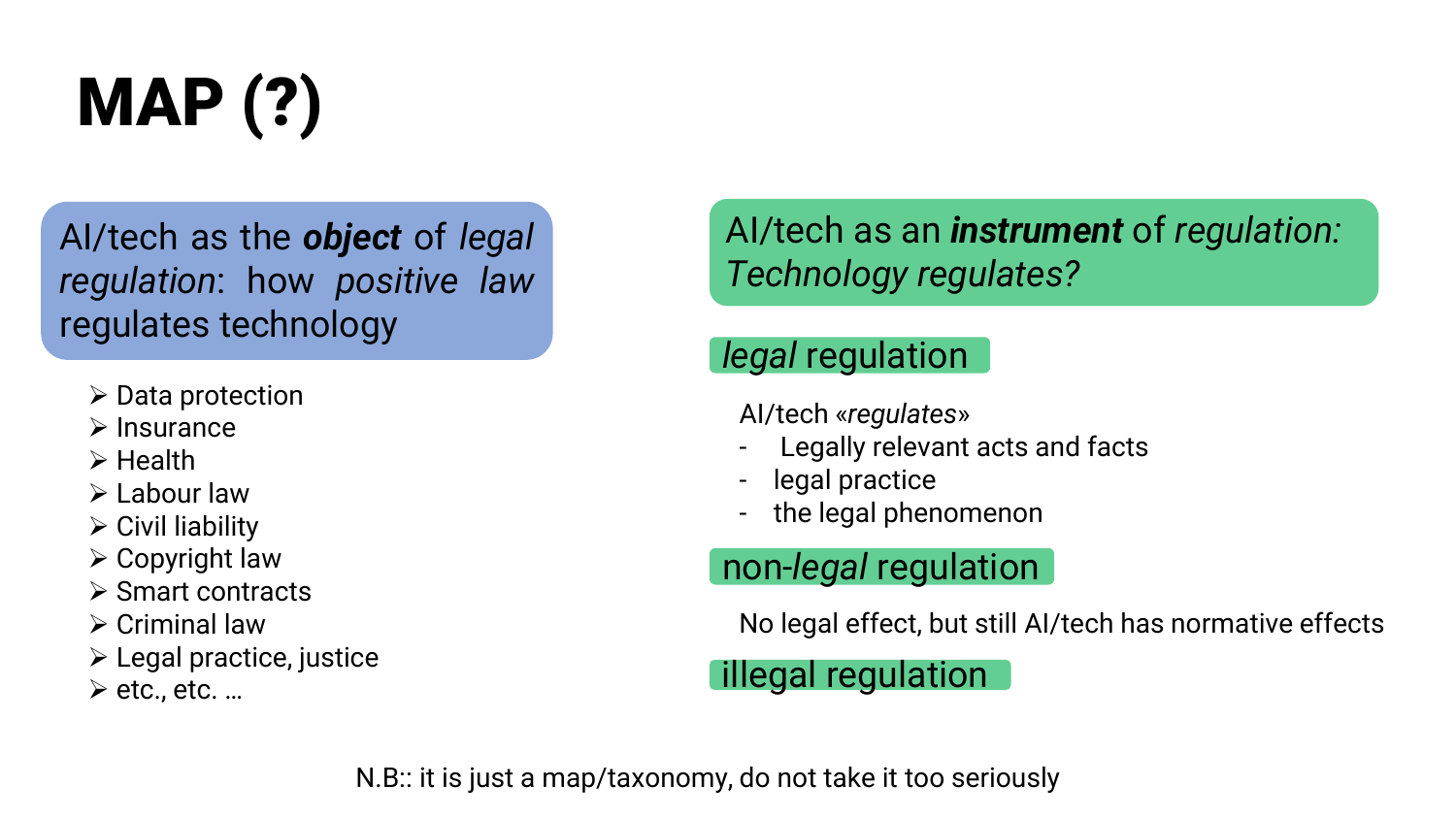# What are we going to do:

- **What it is that is going on here**
- **How did we get here- a historical-conceptual map**
	- 1. Conceptual roots
	- 2. The early days: Law and Computational Machines
	- 3. AI and the AI and Law Community
	- 4. Connectionism and Big Data
	- 5. Today's opportunities and challenges
- **AI, technology and the** *forma mentis* **of the jurist**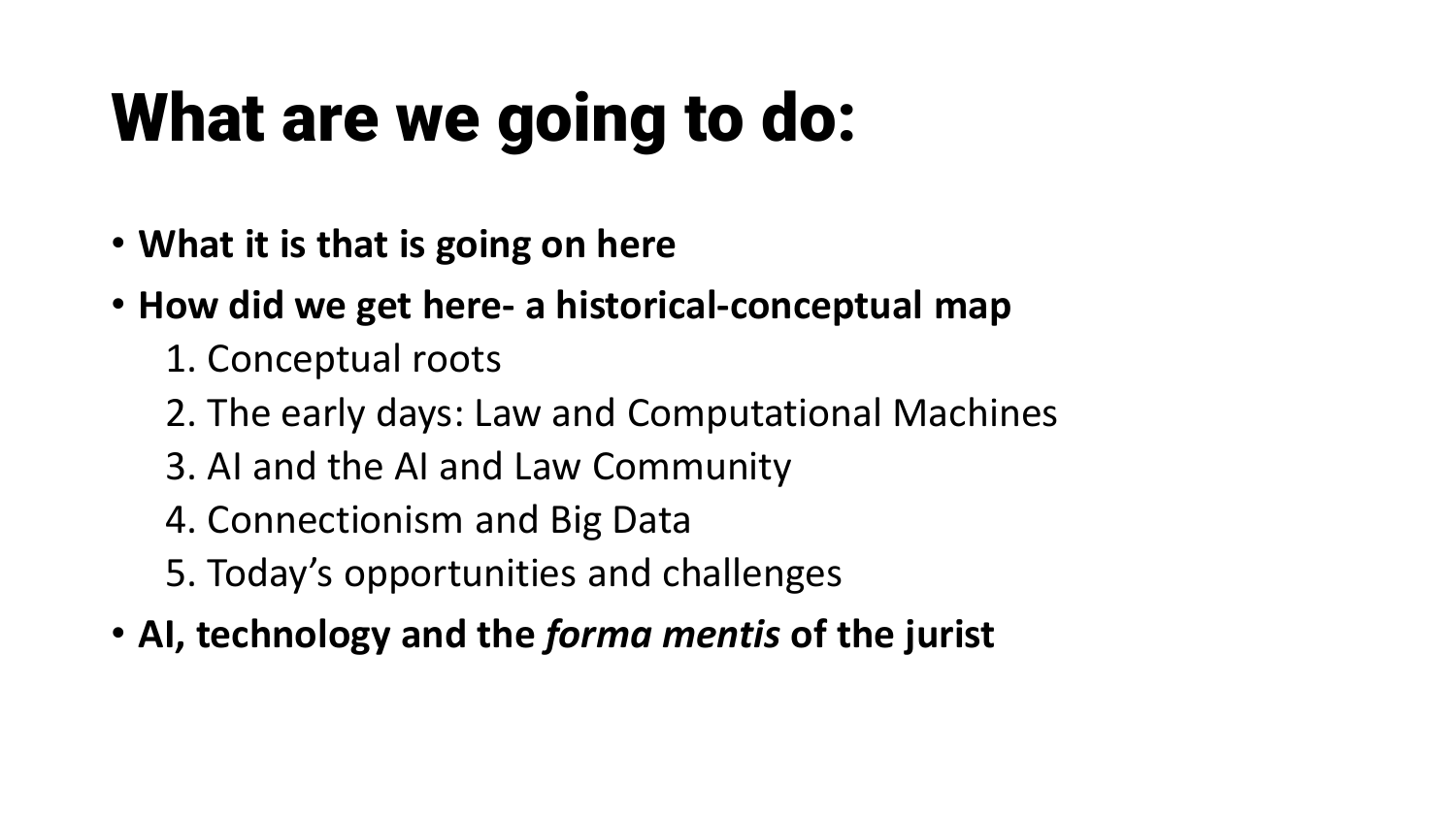- Hope, enthusiasm and…myth
- Techno-optimism v. Techno-pessimism
- Normative optimism and anthropological pessimism
- What machines can do and what humans can do -> what machines do and what humans do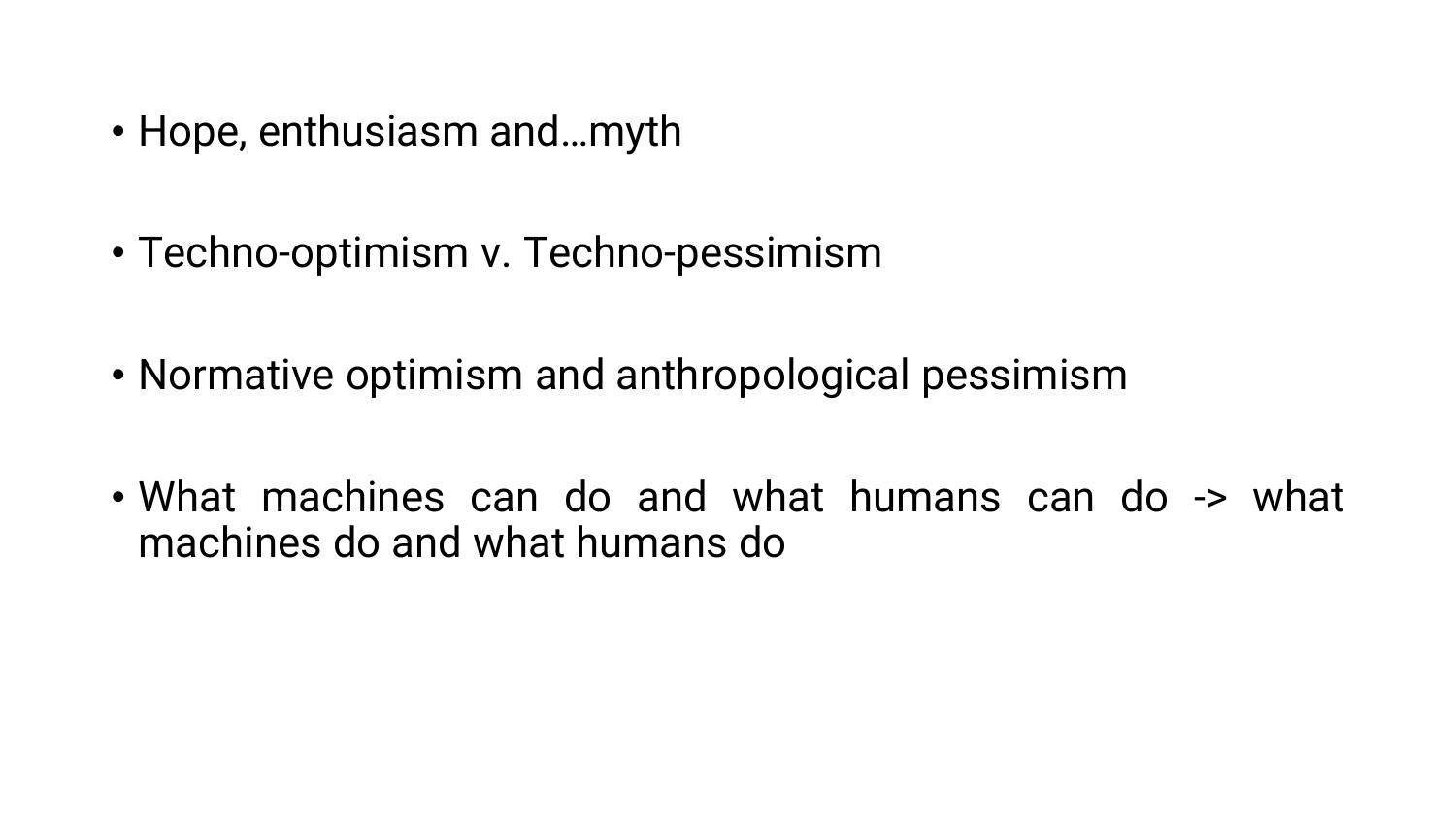

- [Data is the new oil](https://www.wired.com/story/can-ai-be-fair-judge-court-estonia-thinks-so/)
- [The end of theory: The Data Deluge Makes the](https://www.wired.com/story/can-ai-be-fair-judge-court-estonia-thinks-so/) Scientific Method Obsolete
- Can AI Be a Fair Judge in Court? Estonia Thinks So
- How AI Will Affect the Practice of Law
- Can Robots be Lawyers?
- Quantitative Legal Prediction—or—How I Learned to Stop Worrying and Start Preparing for the Data-Driven Future of the Legal Services Industry
- Self-Driving Laws
- The Path of the Law: Toward Legal Singularity
- And, finally, The end of lawyers

#### **AI [Act](https://www.wired.com/story/can-ai-be-fair-judge-court-estonia-thinks-so/)**

(3)Artificial intelligence […] can contribute to a wide array of economic and societal benefits across the entire spectrum of industries and social activities. By improving prediction, optimising operations and resource allocation, and personalising digital solutions available for individuals and organisations, the use of artificial intelligence can provide key competitive advantages to companies and support socially and environmentally beneficial outcomes, for example in healthcare, farming, education and training, infrastructure management, energy, transport and logistics, public services, security, justice, resource and energy efficiency, and climate change mitigation and adaptation.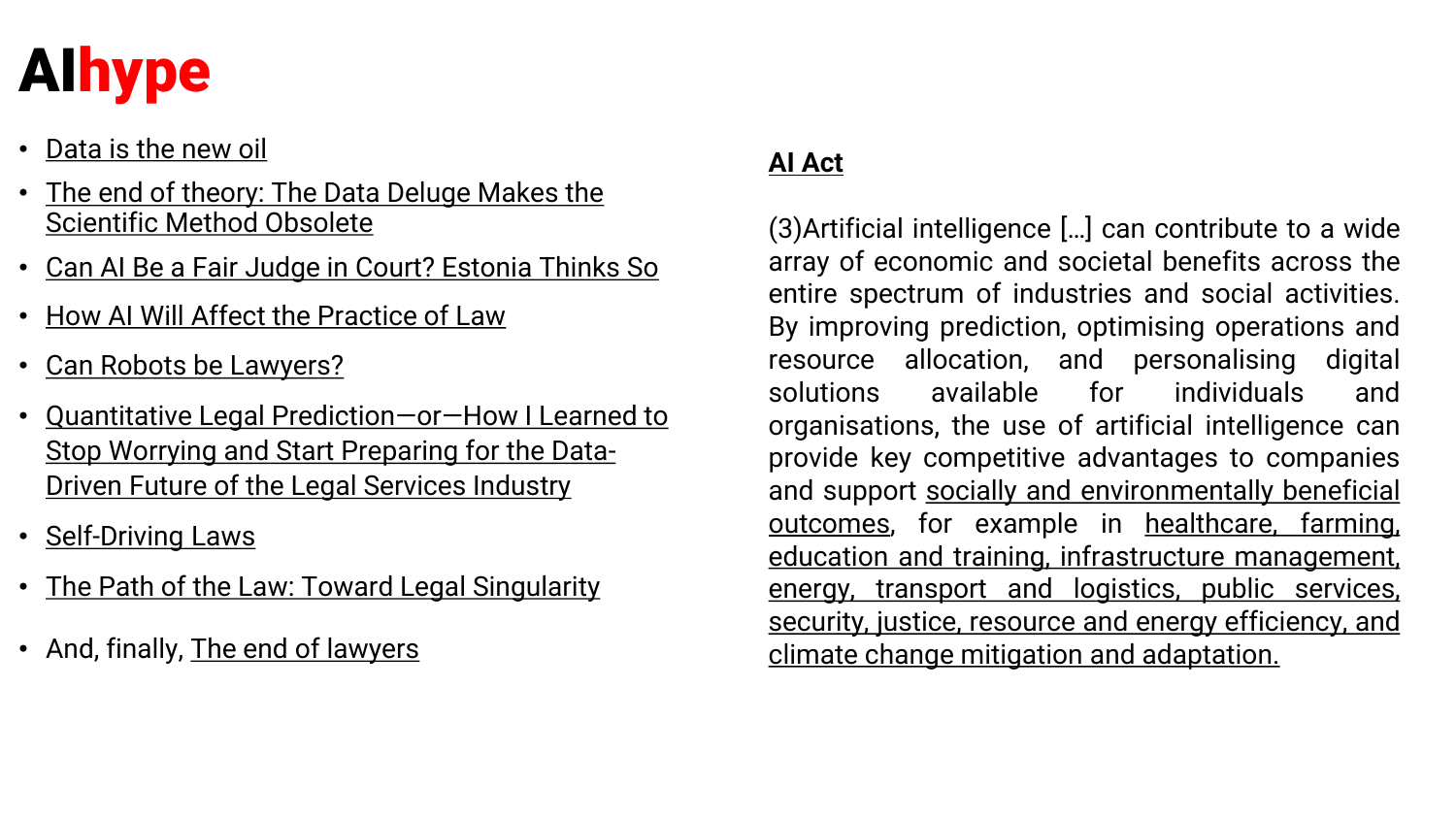## (Parenthesis: Robots lawyers, robo-judges…?)

#### **What it looks like What it is**



| <b>Person Summary</b>                                                                                                                                                                                                                                                                                                                                                                            |                                                    | Person Summary Actions C. View C. Filter of                   |                                                     |                                                                                                       |                   | Summary Estra Datack                                                                                                   | <b>A</b>                                      |
|--------------------------------------------------------------------------------------------------------------------------------------------------------------------------------------------------------------------------------------------------------------------------------------------------------------------------------------------------------------------------------------------------|----------------------------------------------------|---------------------------------------------------------------|-----------------------------------------------------|-------------------------------------------------------------------------------------------------------|-------------------|------------------------------------------------------------------------------------------------------------------------|-----------------------------------------------|
| Person Summary<br>Physical Description<br>Contact Information<br>Macallaneous Information<br>Family Information<br>Personal Contacts<br>Alias & Moniker<br>Gang Membership<br>Sex Offender Registration<br>Hillsbry History<br><b>Birengths</b><br><b>Driberests</b><br>Notes.<br>Events<br>Assigned Users<br>Print Packet<br><b>Mug Shota</b><br>HIPAA<br>Program Priority Manager<br>Documents |                                                    | Name:                                                         | Donald Demore                                       |                                                                                                       | SID:              | 389493                                                                                                                 |                                               |
|                                                                                                                                                                                                                                                                                                                                                                                                  |                                                    | Statusc                                                       | Open                                                |                                                                                                       | DOC #:            | 2883992                                                                                                                |                                               |
|                                                                                                                                                                                                                                                                                                                                                                                                  |                                                    | \$5N:                                                         |                                                     |                                                                                                       | Retail's Cool ID: |                                                                                                                        |                                               |
|                                                                                                                                                                                                                                                                                                                                                                                                  |                                                    |                                                               | Race / Ethnicity: Caucanian / European              |                                                                                                       | Agent #:          |                                                                                                                        |                                               |
|                                                                                                                                                                                                                                                                                                                                                                                                  |                                                    | Date of Birth:                                                | 10/23/1969                                          |                                                                                                       | <b>Agency:</b>    | Northpointe                                                                                                            |                                               |
|                                                                                                                                                                                                                                                                                                                                                                                                  |                                                    | Gendert                                                       | Male:                                               |                                                                                                       |                   |                                                                                                                        |                                               |
|                                                                                                                                                                                                                                                                                                                                                                                                  | g.<br>Assessment and Alternative Screening Scores. |                                                               |                                                     |                                                                                                       |                   |                                                                                                                        |                                               |
|                                                                                                                                                                                                                                                                                                                                                                                                  | Date                                               |                                                               |                                                     |                                                                                                       |                   |                                                                                                                        |                                               |
|                                                                                                                                                                                                                                                                                                                                                                                                  | <b>Trarret</b>                                     |                                                               |                                                     | Assessment/Scrawning                                                                                  |                   | Szire                                                                                                                  |                                               |
|                                                                                                                                                                                                                                                                                                                                                                                                  | Case Supervision Review<br>Substance Abuse         |                                                               |                                                     | Case Supervision Review                                                                               |                   | 05/27/2013 Consider Raising Current Supervision Level.                                                                 |                                               |
|                                                                                                                                                                                                                                                                                                                                                                                                  | Violent Readwarn Risk                              |                                                               |                                                     | Core All Scales 3-11 Incarcerated Language.<br>Pretrial Matrix                                        |                   | 09/09/2013 Highly Probable                                                                                             |                                               |
|                                                                                                                                                                                                                                                                                                                                                                                                  | General Recidivism Risk                            |                                                               |                                                     | DR/16/2013 Low<br>NUMBER NASH<br>Cere 45 Stales S.11 Incarraceted Lanniane                            |                   |                                                                                                                        |                                               |
|                                                                                                                                                                                                                                                                                                                                                                                                  |                                                    |                                                               | Case Manager Davidsound, Artists v. (11hr. v.), Ma- |                                                                                                       |                   |                                                                                                                        | Felal Points: 26.00                           |
|                                                                                                                                                                                                                                                                                                                                                                                                  | Assessments : Creaty                               |                                                               | Person folio marine                                 | Toppervision: Editormation                                                                            |                   | <b>Elektrick Daires</b>                                                                                                | Case sinks                                    |
|                                                                                                                                                                                                                                                                                                                                                                                                  | Clater                                             | Case.                                                         |                                                     |                                                                                                       |                   |                                                                                                                        |                                               |
| Custom Relde                                                                                                                                                                                                                                                                                                                                                                                     | 09/20/2013 389493                                  |                                                               |                                                     | Actual Supervision Recommendation:                                                                    |                   |                                                                                                                        |                                               |
|                                                                                                                                                                                                                                                                                                                                                                                                  | 09/16/2213 389493                                  |                                                               |                                                     | High                                                                                                  |                   |                                                                                                                        | Case Plan: 1/23/2017                          |
|                                                                                                                                                                                                                                                                                                                                                                                                  |                                                    | Olaf Friarin<br>SID: 456464<br>09/15/2211 10949<br>DOC #: N/A |                                                     | General Risk Score:Low (4)<br>Visient Risk Score:High (10)<br>Status: Create a Case Plan Points: N/A. |                   | Alternative Screening Alternative Screenings - Due: 07/17/2017<br>Case Plan Started Create Case Plan - Due: 01/16/2017 | Case: 456464-1                                |
|                                                                                                                                                                                                                                                                                                                                                                                                  |                                                    |                                                               |                                                     |                                                                                                       |                   | Supervision Contact Home Visit Every 30 Days - Due: 62/18/2017                                                         | Last Assessment: 1/2/2017<br>Case Notes: View |
|                                                                                                                                                                                                                                                                                                                                                                                                  | 05/06/2013 389497                                  | e                                                             | DOB: 1/14/1986                                      | Status: Case Supervision Review Points:                                                               |                   |                                                                                                                        | Print Packet: View                            |
|                                                                                                                                                                                                                                                                                                                                                                                                  | 04/29/2013 389493                                  |                                                               |                                                     | N/A <sup>:</sup><br>Shahus! Max Points: 5.5                                                           |                   |                                                                                                                        |                                               |
|                                                                                                                                                                                                                                                                                                                                                                                                  | 2 decreations hands                                |                                                               |                                                     |                                                                                                       |                   |                                                                                                                        |                                               |
| Northpoints Suite version 8-13-10-5152                                                                                                                                                                                                                                                                                                                                                           |                                                    |                                                               | <b>LaToya Harset</b>                                | Actual Supervision Recommendation: N/A.                                                               |                   |                                                                                                                        |                                               |
| \$7013 lockbooksts fre., All debts raped                                                                                                                                                                                                                                                                                                                                                         |                                                    |                                                               | SID: 52335219                                       |                                                                                                       |                   |                                                                                                                        | Cese: 52TI5219-T<br>Cane Notes: View          |
|                                                                                                                                                                                                                                                                                                                                                                                                  |                                                    |                                                               | DOC #: N/A<br>DOB: 2/9/1990                         | General Risk Score:N/A<br>Violent Risk Score:N/A                                                      |                   |                                                                                                                        | <b>Print Packet: View</b>                     |
|                                                                                                                                                                                                                                                                                                                                                                                                  |                                                    | o                                                             |                                                     |                                                                                                       |                   |                                                                                                                        |                                               |
|                                                                                                                                                                                                                                                                                                                                                                                                  |                                                    |                                                               |                                                     |                                                                                                       |                   |                                                                                                                        |                                               |
|                                                                                                                                                                                                                                                                                                                                                                                                  |                                                    |                                                               | Helena Hernandig                                    |                                                                                                       |                   | Actual Supervision Recommendation: N/A Case Plan Started Create Case Plan - Due: 02/23/2017                            | Case: 87984-1                                 |
|                                                                                                                                                                                                                                                                                                                                                                                                  |                                                    |                                                               | SID: 87984                                          | General Risk Score N/A                                                                                |                   | Intake Paperwork - Due: 02/23/2017                                                                                     | Last Assessment:<br>1/25/2017                 |
|                                                                                                                                                                                                                                                                                                                                                                                                  |                                                    |                                                               | DOC #: N/A<br>DOB: 1/1/1995                         | Wolent Risk Score:N/A                                                                                 |                   | Supervision Contact Face To Face Every 30 Days - Due: 02/23/2017                                                       | Case Nobes: View                              |
|                                                                                                                                                                                                                                                                                                                                                                                                  |                                                    | a                                                             |                                                     | Status: Intake Points: 7.5                                                                            |                   | Supervision Contact Home Visit Every 30 Days - Due: 02/23/2017                                                         | Print Packet: View                            |
|                                                                                                                                                                                                                                                                                                                                                                                                  |                                                    |                                                               |                                                     |                                                                                                       |                   |                                                                                                                        |                                               |
|                                                                                                                                                                                                                                                                                                                                                                                                  |                                                    |                                                               | <b>Pookle Jones</b>                                 | Actual Siopervision Recommendation: N/A                                                               |                   |                                                                                                                        | Case Plan: 1/17/2017                          |
|                                                                                                                                                                                                                                                                                                                                                                                                  |                                                    |                                                               | SID: 3448559                                        | General Risk Score: N/A                                                                               |                   |                                                                                                                        | Cage: 3448559-2                               |
|                                                                                                                                                                                                                                                                                                                                                                                                  |                                                    |                                                               | DOC #: N/A<br>DOB: B/13/1977                        | Violent Risk Score:N/A                                                                                |                   |                                                                                                                        | Case Notes: View<br><b>Print Packet: View</b> |
|                                                                                                                                                                                                                                                                                                                                                                                                  |                                                    |                                                               |                                                     |                                                                                                       |                   |                                                                                                                        |                                               |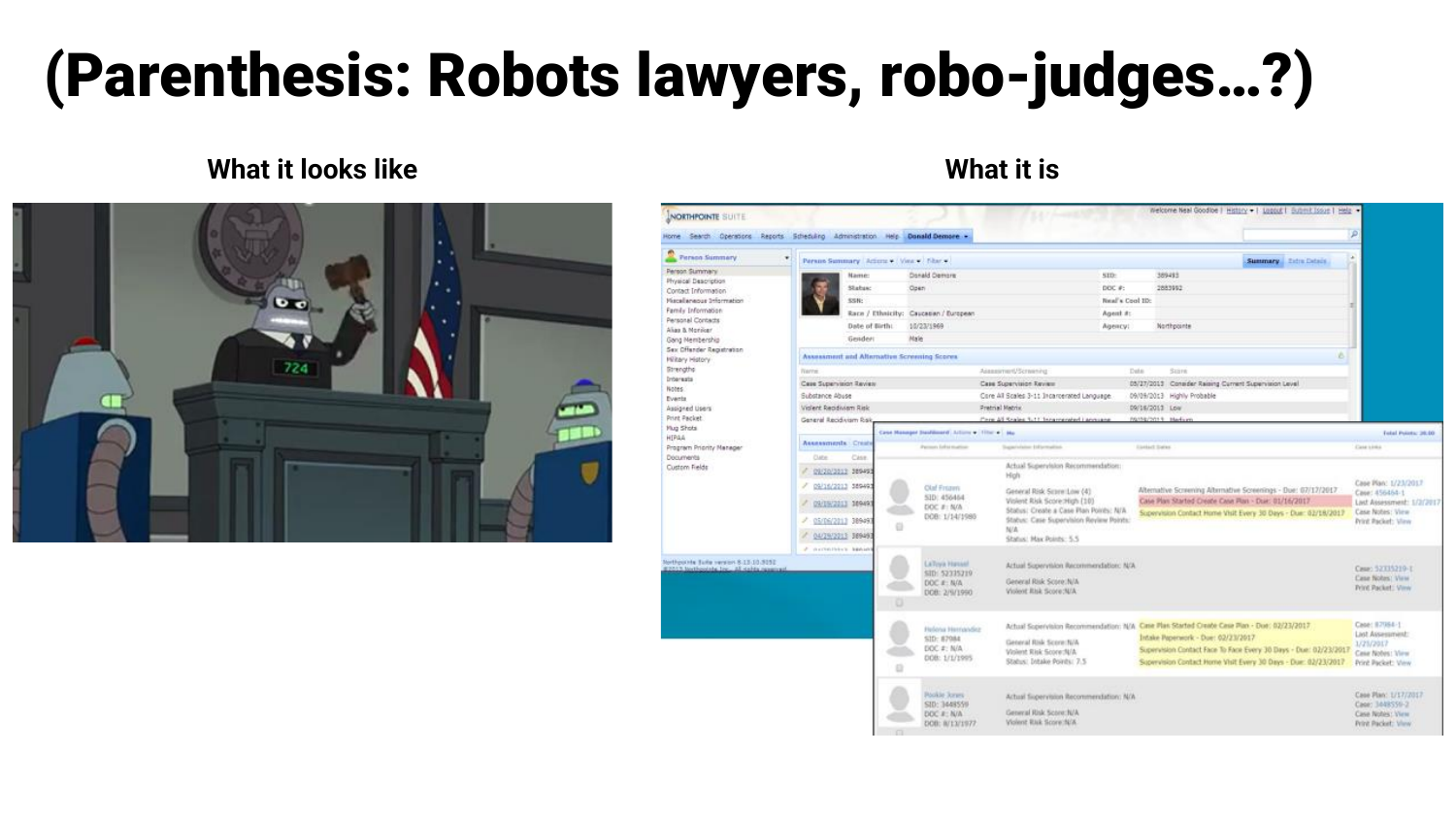### AI Spring?

As we will see later, we can intelligibly talk of an AI spring because there was (and probably there will be) an **AI autumn** and an **AI winter**

**Is winter coming?**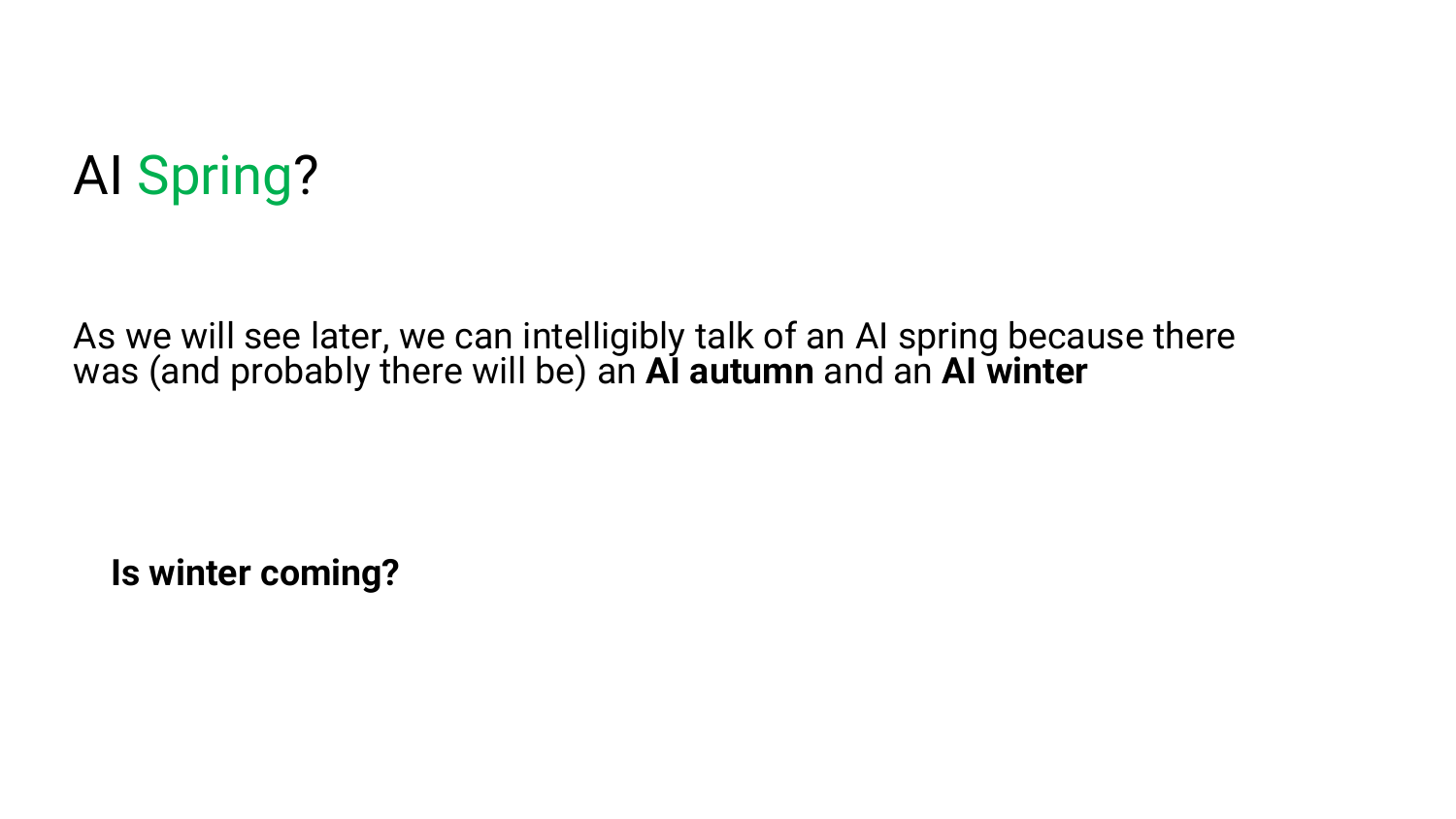#### Law, Artificial Intelligence, Law and Artificial Intelligence

Cyclical trends of problems and solutions

- Law: crisis of legal information
- AI and AI and Law seasons: AI winter, spring, summer, autumn…
- As we will see, discussing the fortunes of AI and law will help shedding light on AI more in general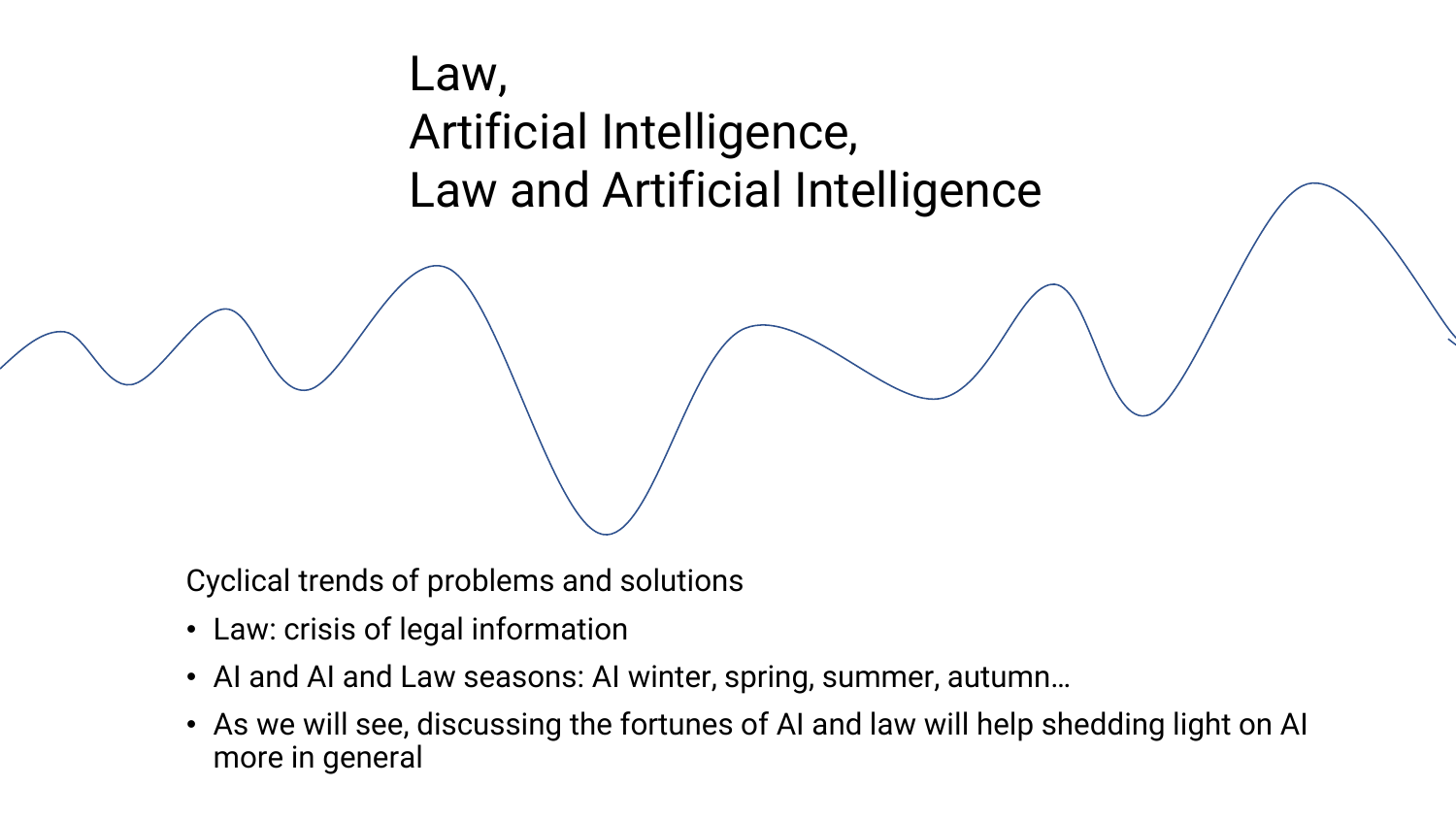#### **Techno-optimism v. techno-pessimism? No thanks!**

- Debunk the hype and myths
- Identify fundamental questions and avoid to reinvent the wheel
- Try to assess what is it out there, real problems and real solutions
- Most importantly, remind ourselves that we are jurists, that, as such, we have a toolbox to frame and solve problems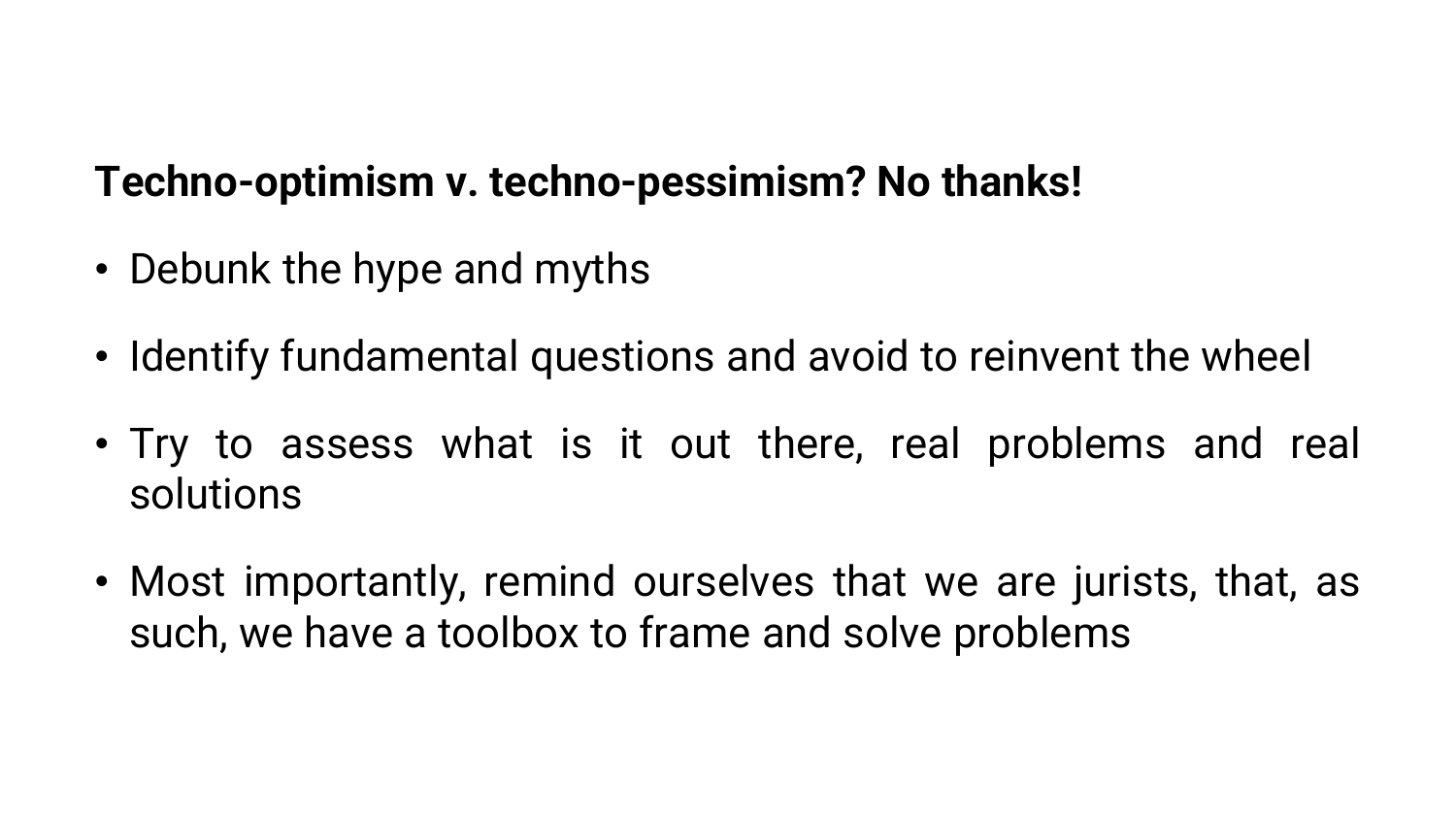## How did we get here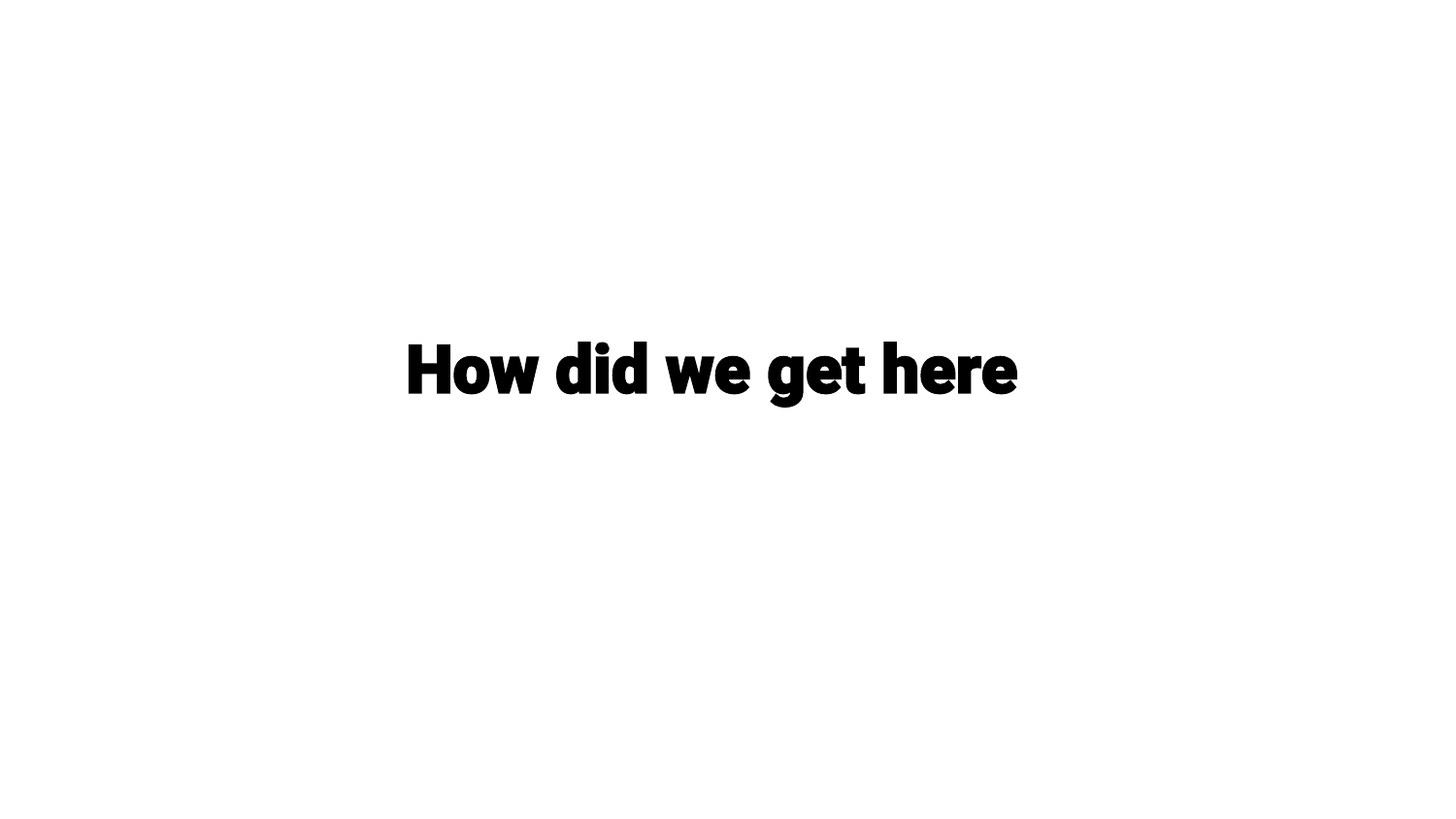### 1. Conceptual roots: Law and computation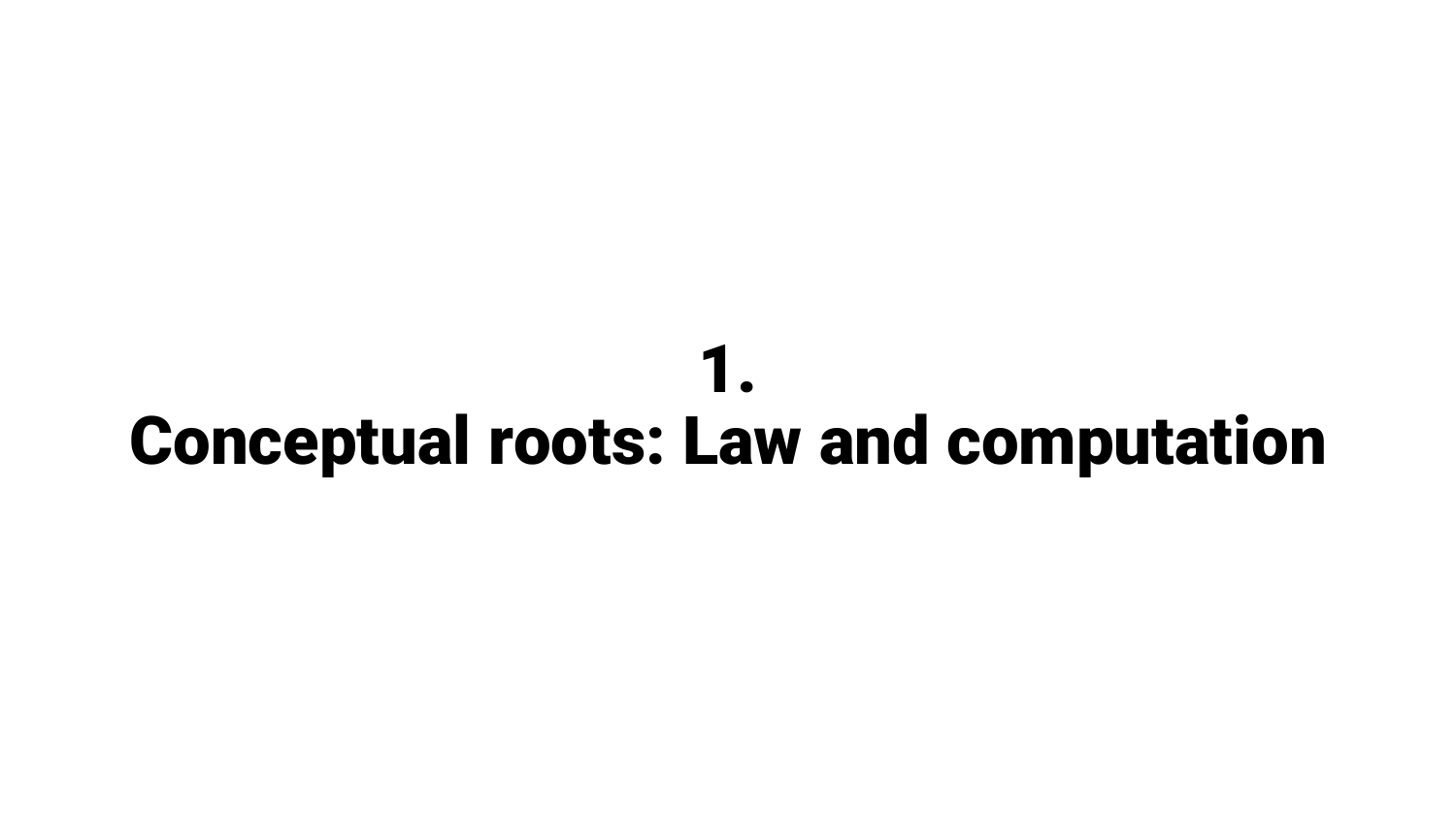## Recurrent Cris(es) of legal information… and the cyclical attempts to solve them

*Corpus Iuris Civilis* (Justinian, a.d. 529-534)

We do not allow them to recklessly propose other kinds of interpretation, or rather, of subversion of law, so to avoid that, for their confusion, their prolixity brings some discredit to our laws, as it happened also in the case of the ancient commentators of the Edictus Perpetuus who, by providing in one sense or another contradictory opinions on that work drafted with wise measure, detracted it without any limit, to the point that almost all roman legislation was confused. […] Whoever will dare [to draft a commentary dissimilar to the dictate of our command] he will be subject to the accusation of falsity and his draft will be seized and destroyed in any way. Whether, some part may possibly appear ambiguous, the judges will refer it to the Emperor, the only who is granted the power to draft and interpret the law. (*Constitutio Tanta*, 21, my translation)

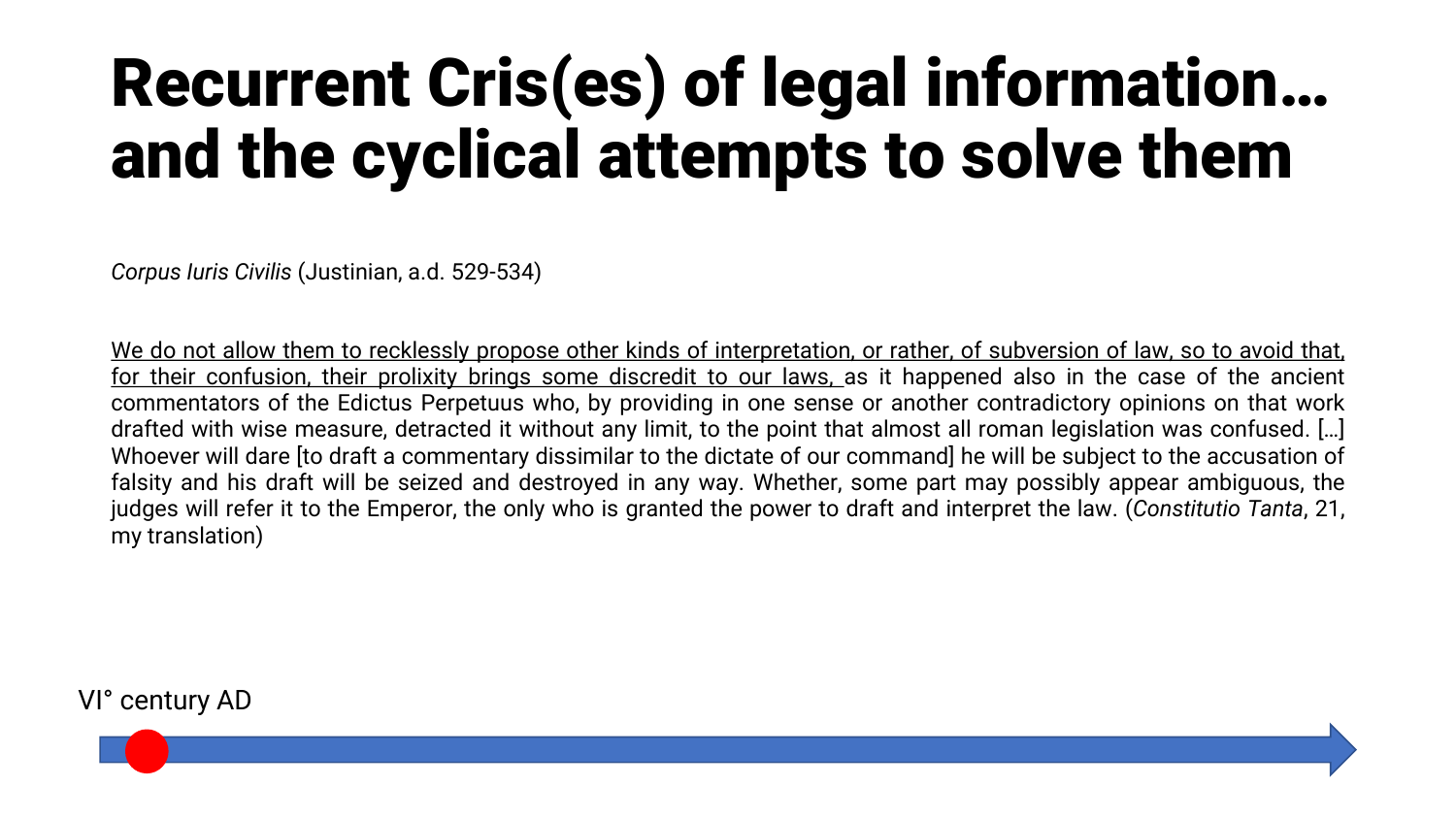- Birth of modern State: Bodin and Hobbes
- Consolidation; *droit* -> *lois*
	- Ordonnances 1660s (Louis XIV)
	- Prussian *Allgemeines Landrecht für di Preussischen Staaten* (ALR), 1794

Frederick the Great: "*body of perfect laws*" in which "*everything would be foreseen, everything would be combined, and nothing would be subject to absurdities" ->* more than 19.000 sections.

16<sup>th</sup>–18<sup>th</sup> century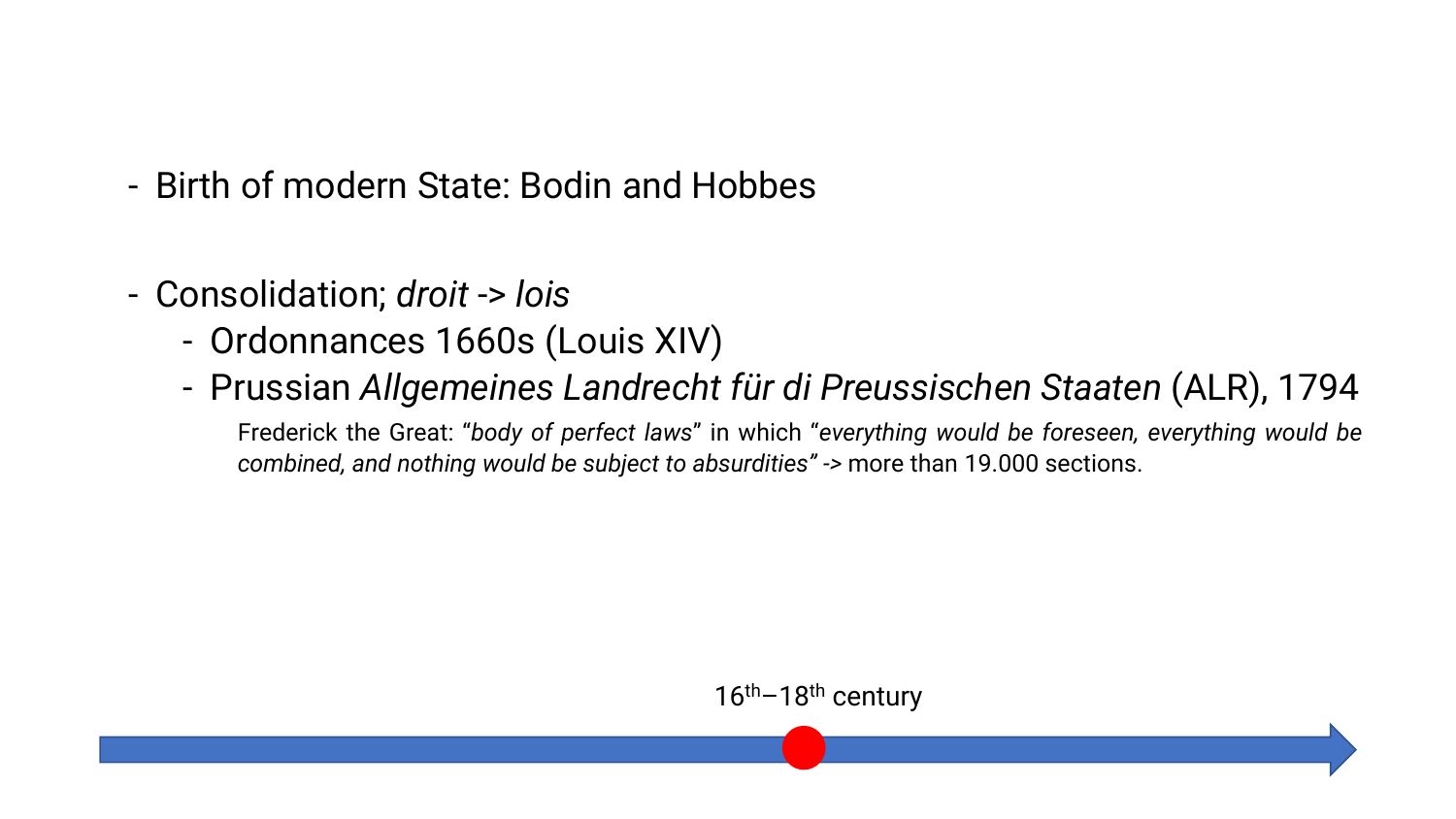#### **The Englightenment and the Age of Code (1.0)**

• Cesare Beccaria, On Crimes and Punishments (*Dei delitti e delle pene,* 1764)

- Problem: every person has his own point of view, and at different times, every person has different ones. The spirit of the law, therefore, would be the upshoot of good or bad logic on the part of the judge and of the state of *his digestion […]*

- Solution: [w]hen a fixed code of law, which must be followed to the letter, leaves the judge no role other than that of enquiring into citizens' actions and judging whether they conform or not to the written law, [...] are not matter of debate but of fact, then the subject are not exposed to the petty tyrannies of the many individuals *enforcing the law […]*

18<sup>th</sup>-19<sup>th</sup> century

• Codification: Code Civil (1804): dogma of completeness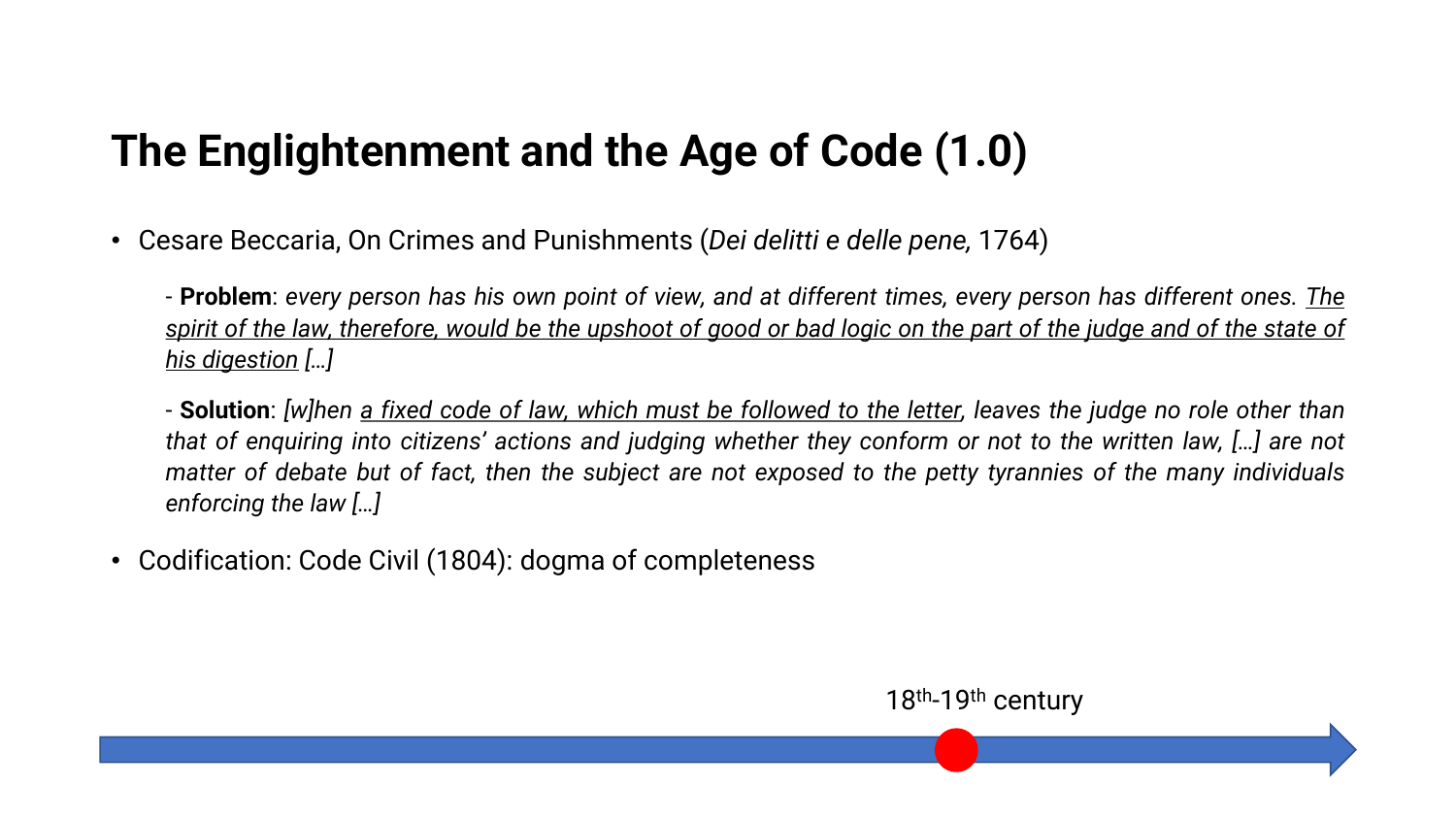*"It is one of the greatest anomalies of modem times that the law, which exists as a public guide to conduct, has become such a recondite mystery that it is incomprehensible to the public and scarcely intelligible to its own votaries. The rules which are supposed to be the guides to action of men living in society have become the secret cult of a group of priestly professionals. The mystic ritual of this cult is announced to the public, if at all, only in a bewildering jargon. Daily the law becomes more complex, citizens become more confused, and society becomes less cohesive"*

> Lee Loevinger, Jurimetrics. The Next Step Forward, in Minnesota Law Review, 1949, 33, 5, p. 40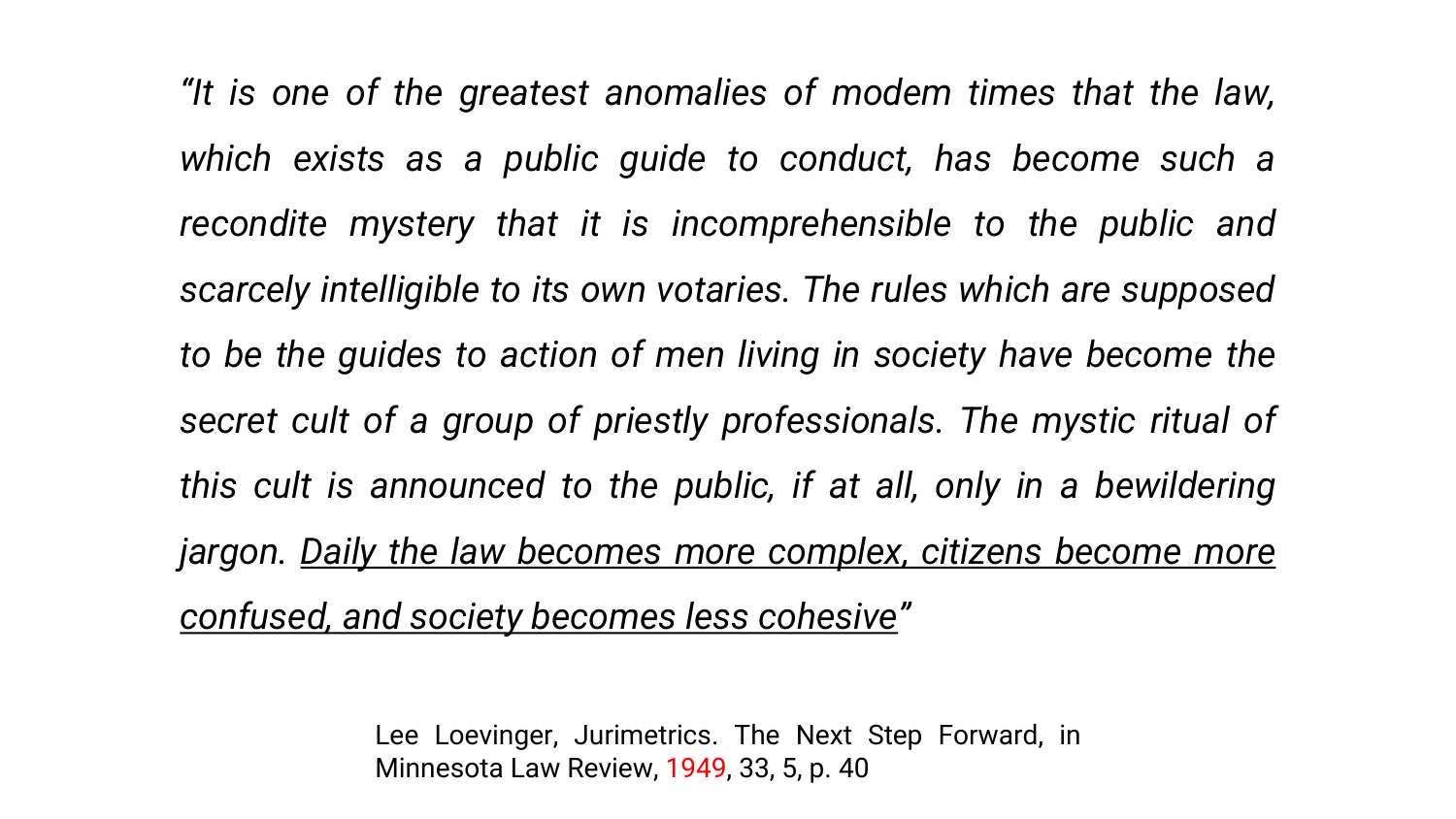- But this time there is a game changer: Loevinger calls for a new approach to law, *Jurimetrics*, based on a science and on the use of computers.
- Kelso Louis O., *Does the Law Need a Technological Revolution*, in Rocky Mountain Law Review, 1946, 18, 4, p. 378.
- The powerful metaphor of the computational machine, and the actual availability of computational tools, make it possible to imagine new "solutions" to the troubles of law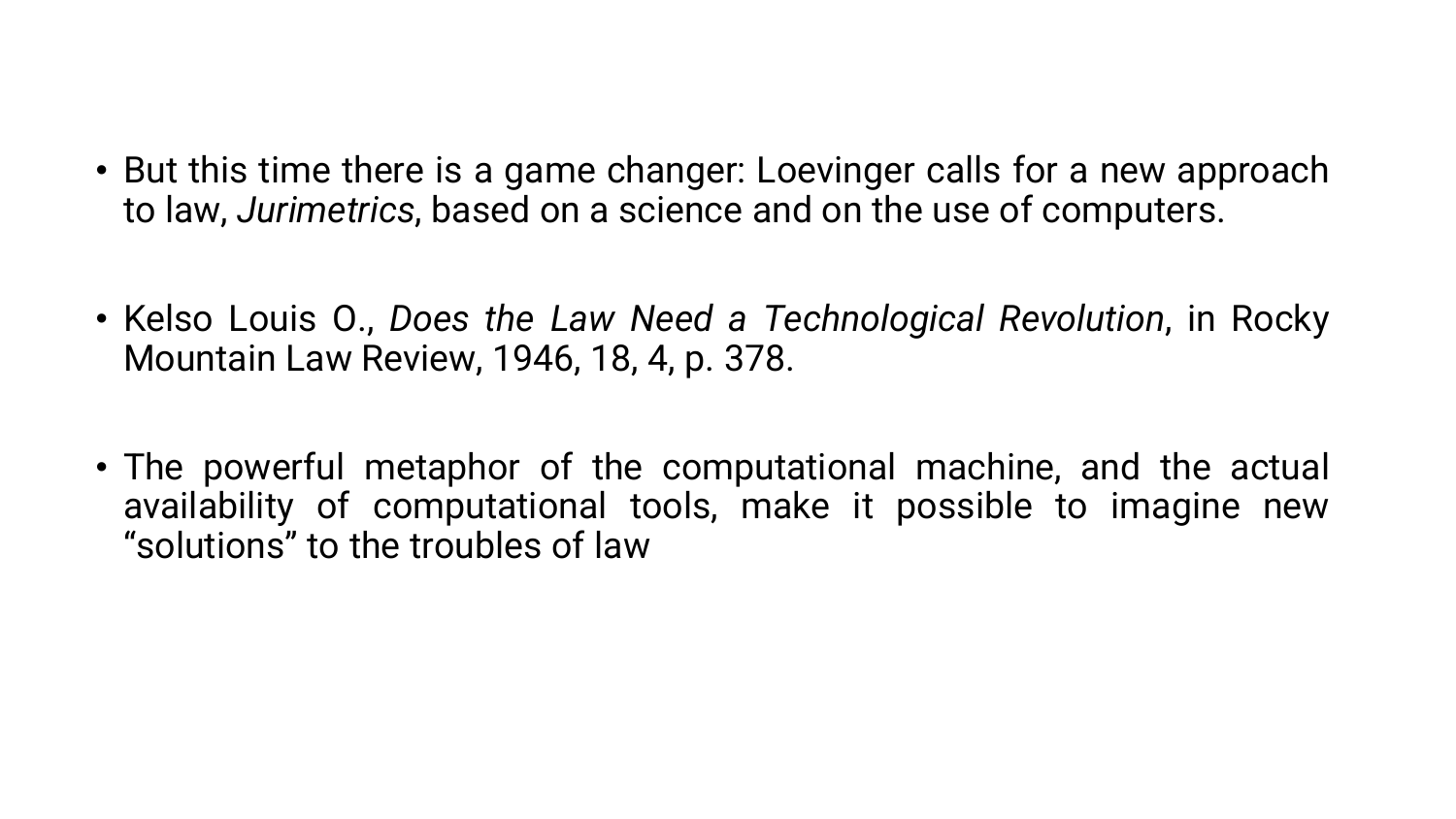## Let's rewind the tape

- The discourse on computation, and on law and computation, has deep roots in modern legal thinking
- The «granparents» of modern legal thinking:
	- Hobbes: macroanthropos, macromachine
	- Leibniz: *calculemus*!
- Englightenment:
	- Beccaria: «breakfast jurisprudence» v. «perfect syllogism»
- Legal «formalism(s)»
- German Legal Science
- Langdell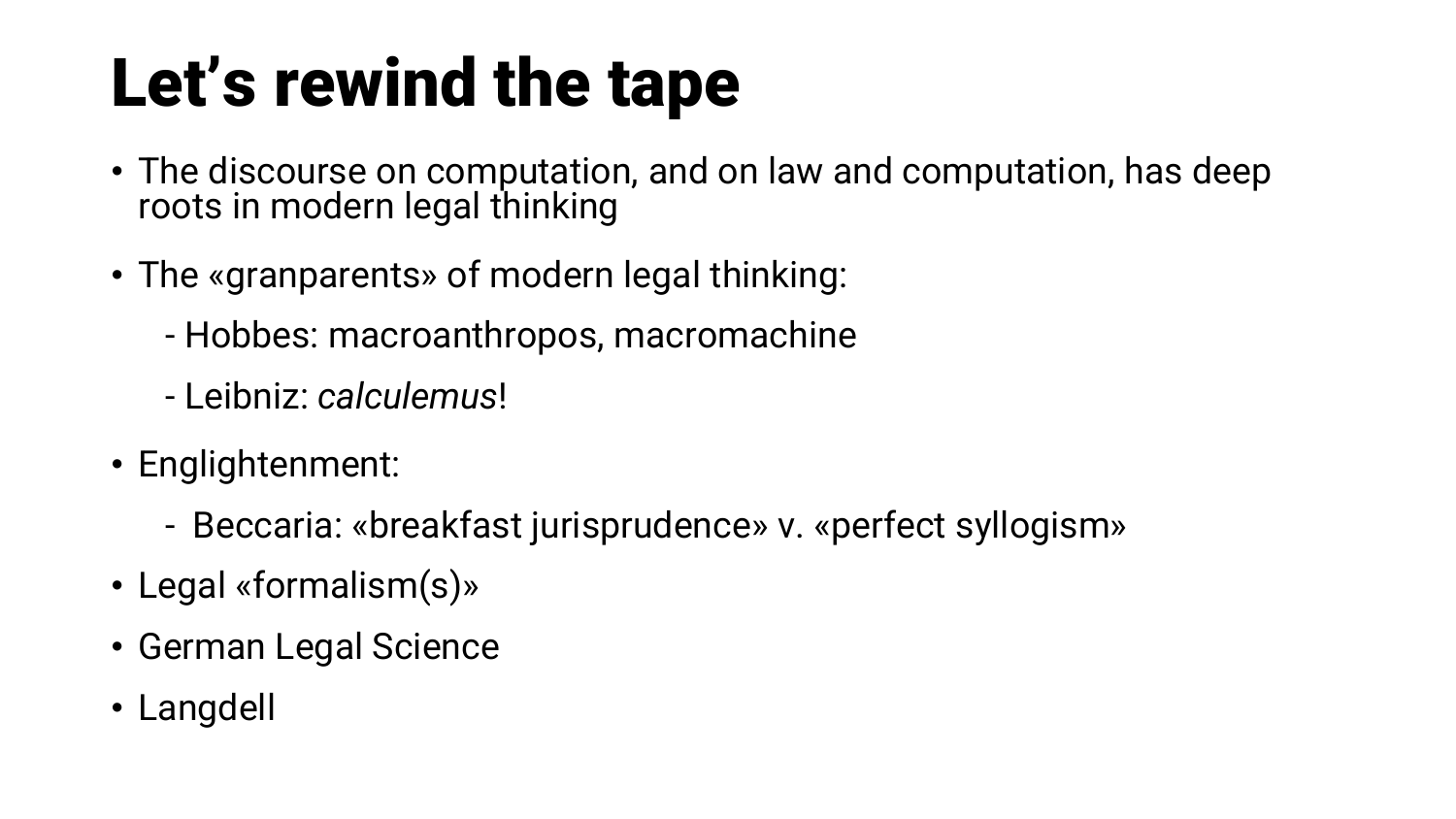## Assumptions: Two forms of formalism (legal and non)

Central role played by the concept of rule:

o Rules – *system of norms* -> *code*

o Rules – *patterns of regularity* -> *data*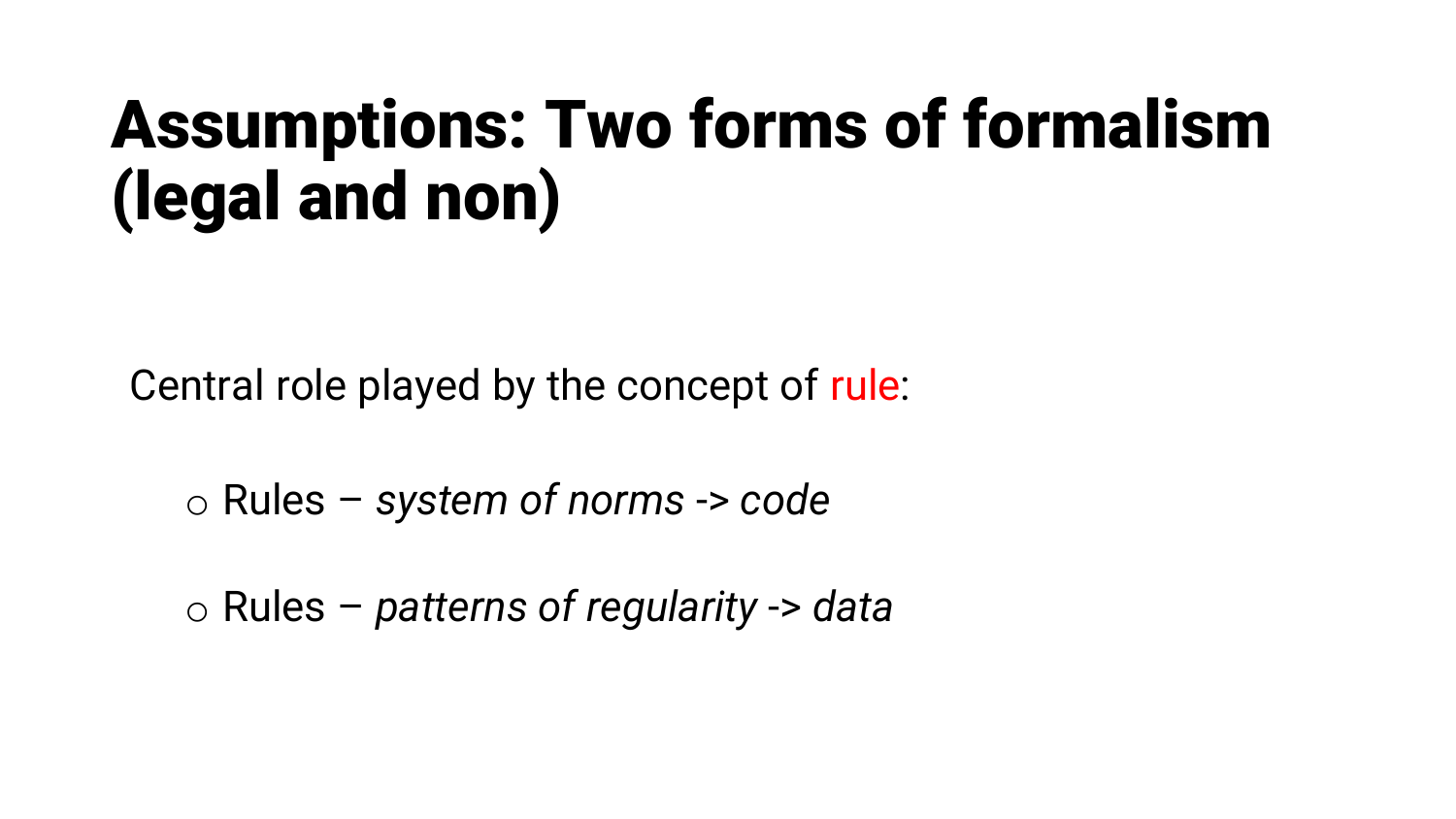### 2. The early days: Law and Computational Machines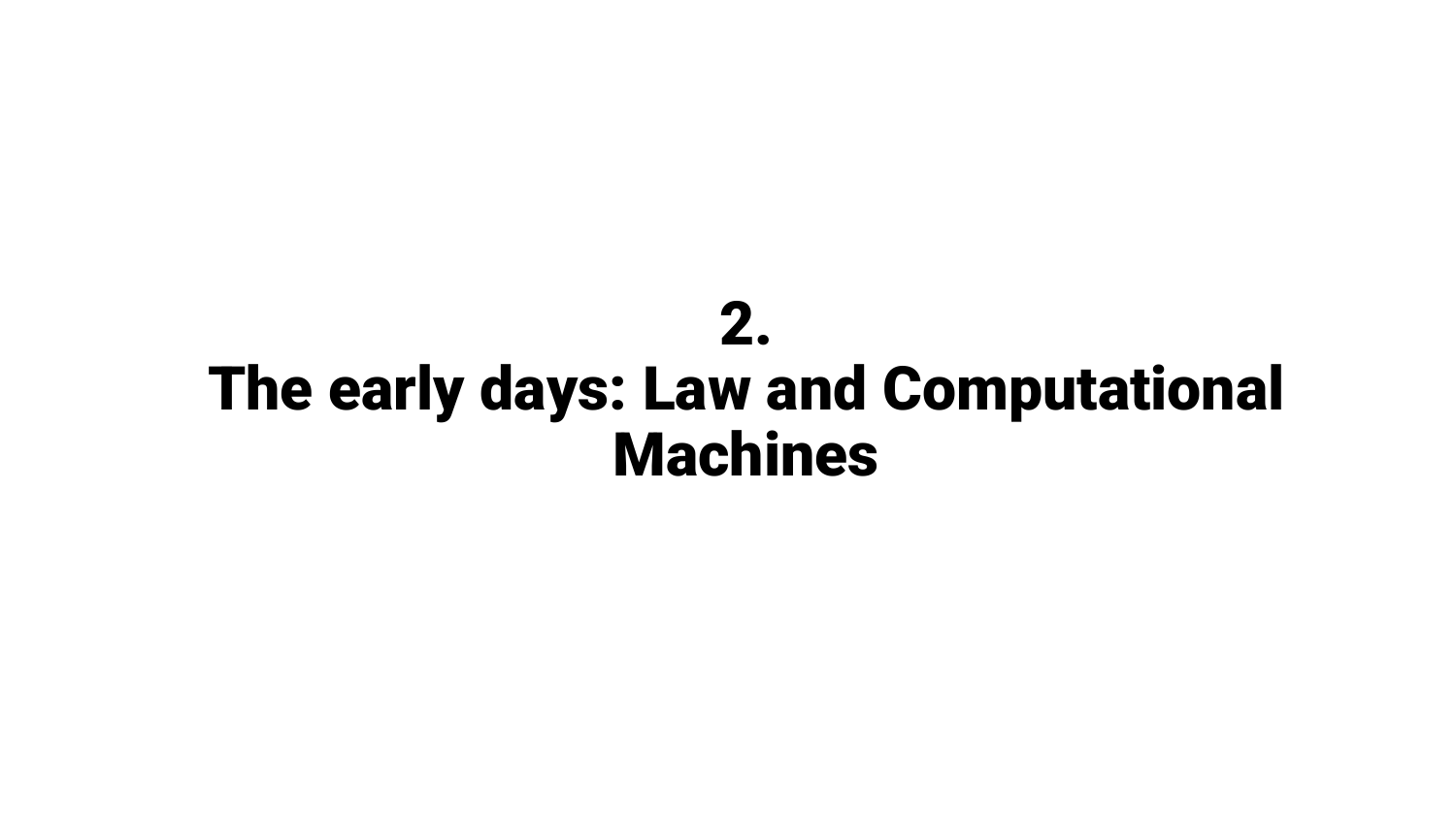Post war period, two main research paradigms:

- Prevalently in North America, Anglo-Saxon world -> **Jurimetrics**
- Prevalently in Continental Europe -> **Juscybernetics**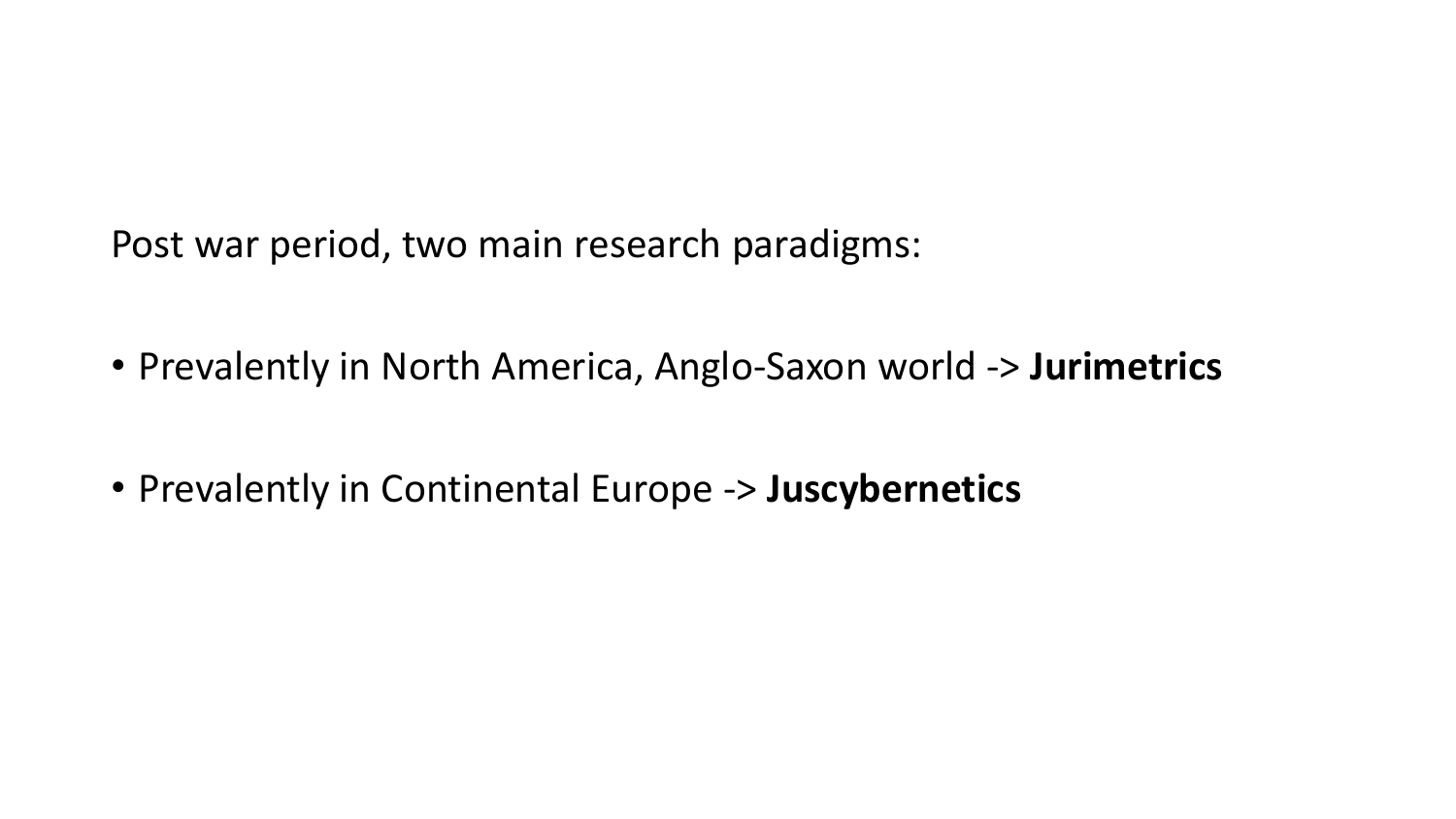### Jurimetrics

• Loevinger, 1949: "[*w*]*hy should not a machine be constructed to decide lawsuits?".*

the reason why legal machines have not been realized yet is that legal reasoning is an illogical and intuitive, if not arbitrary, process that takes place at a "*sub-verbal (and usually subconscious) level*"

Therefore, the answer is that, under the current state of law, what would lack is the very material to be "*put into the machines*".

Machines are conceived as,

- a useful instrument to explain the laws that govern the current behaviour of legal subjects
- the tool that makes it possible to design an alternative system of behavioural regulation capable of replacing law.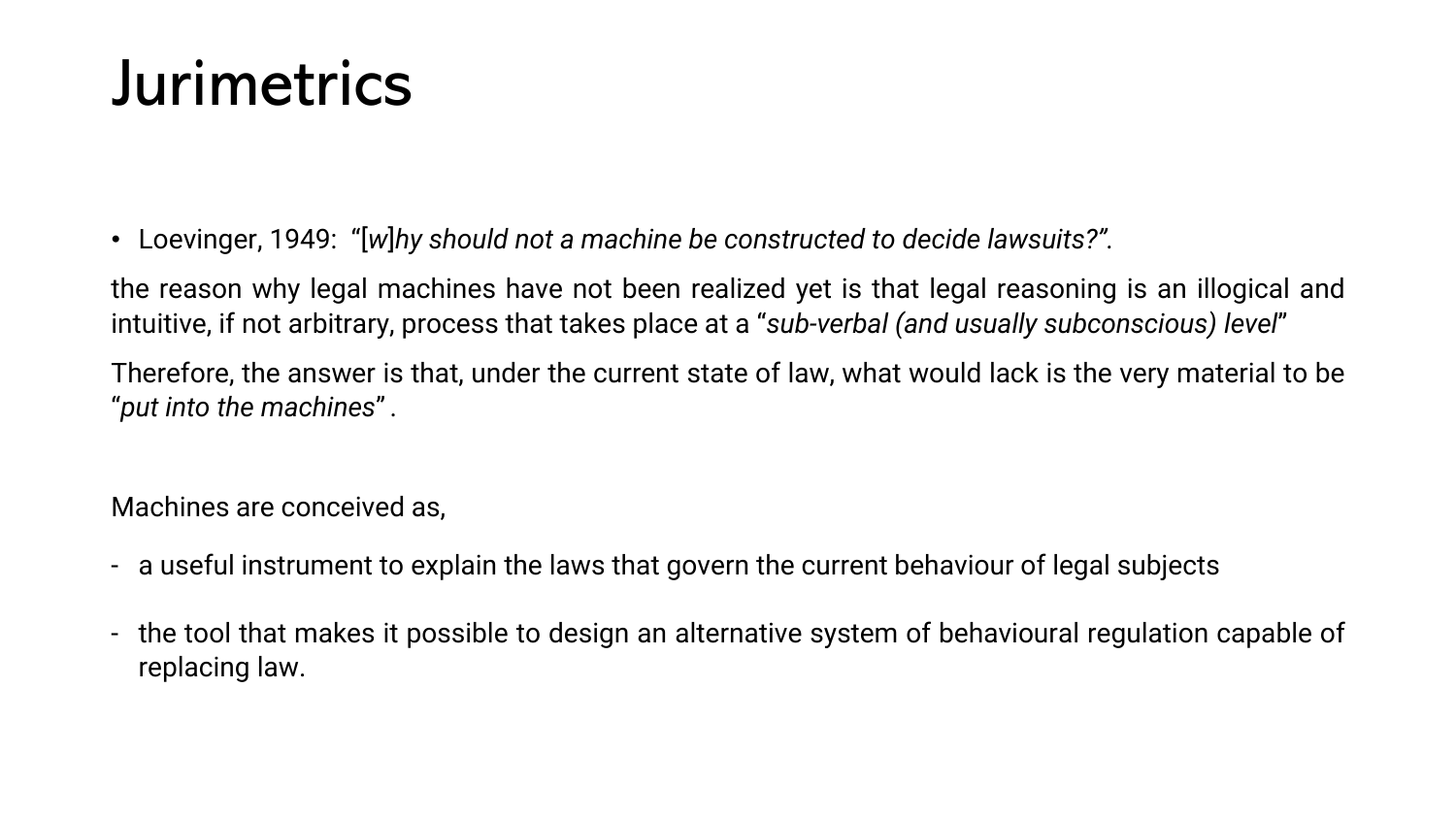### Jurimetrics

1963 Baade, Jurimetrics

- A. electronic data storage and retrieval of legal information: the computer as a storehouse of information
- B. use of symbolic logic to represent law and legal reasoning: normalizing law
- C. predictive approach: behavioral analysis of decisions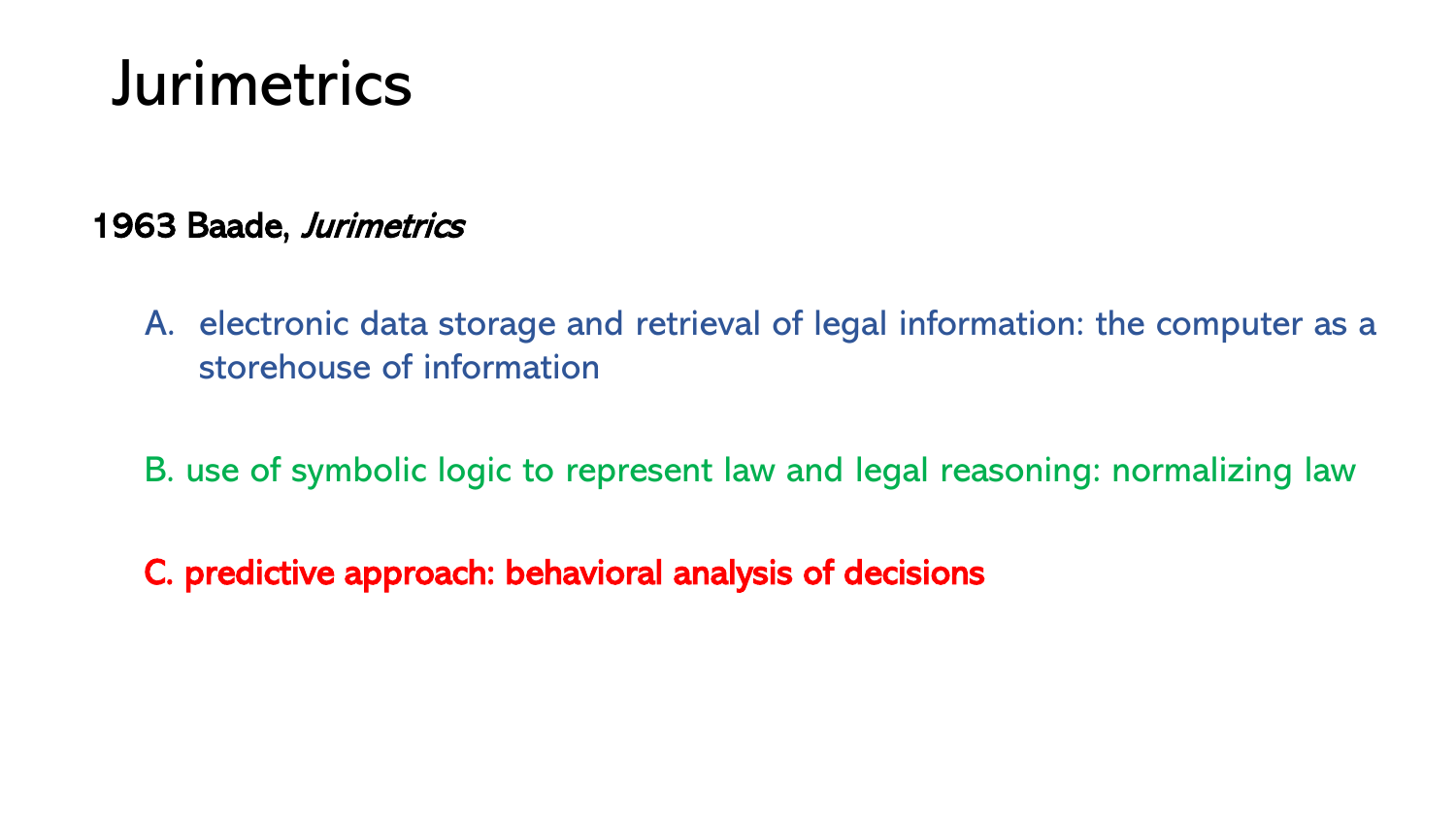#### Predictive approach: behavioral analysis of decisions

• Sydney S. Ulmer (1963): law is a field of investigation distinguished by a great quantity and availability of relevant data systematically recorded

[...] it is well known that some forms of data, when collected in sufficient quantities, will reveal certain patterns or regularities. These regularities have analytical value. Once observed, they may be projected into the future in a predictive fashion. The lawyer, like everyone else, proceeds in this fashion. [...]. It is possible that a focus on regularized patterns of data or behavior provides a *safer predictive route*

• Fred Kort (1957): aims at identifying and expressing in mathematical terms the set of factual elements which influence decision making.

Such empirical analysis, as Kort underlines, is totally indifferent to *"what the Court said by way of reasoning*".

What is the **rule** here?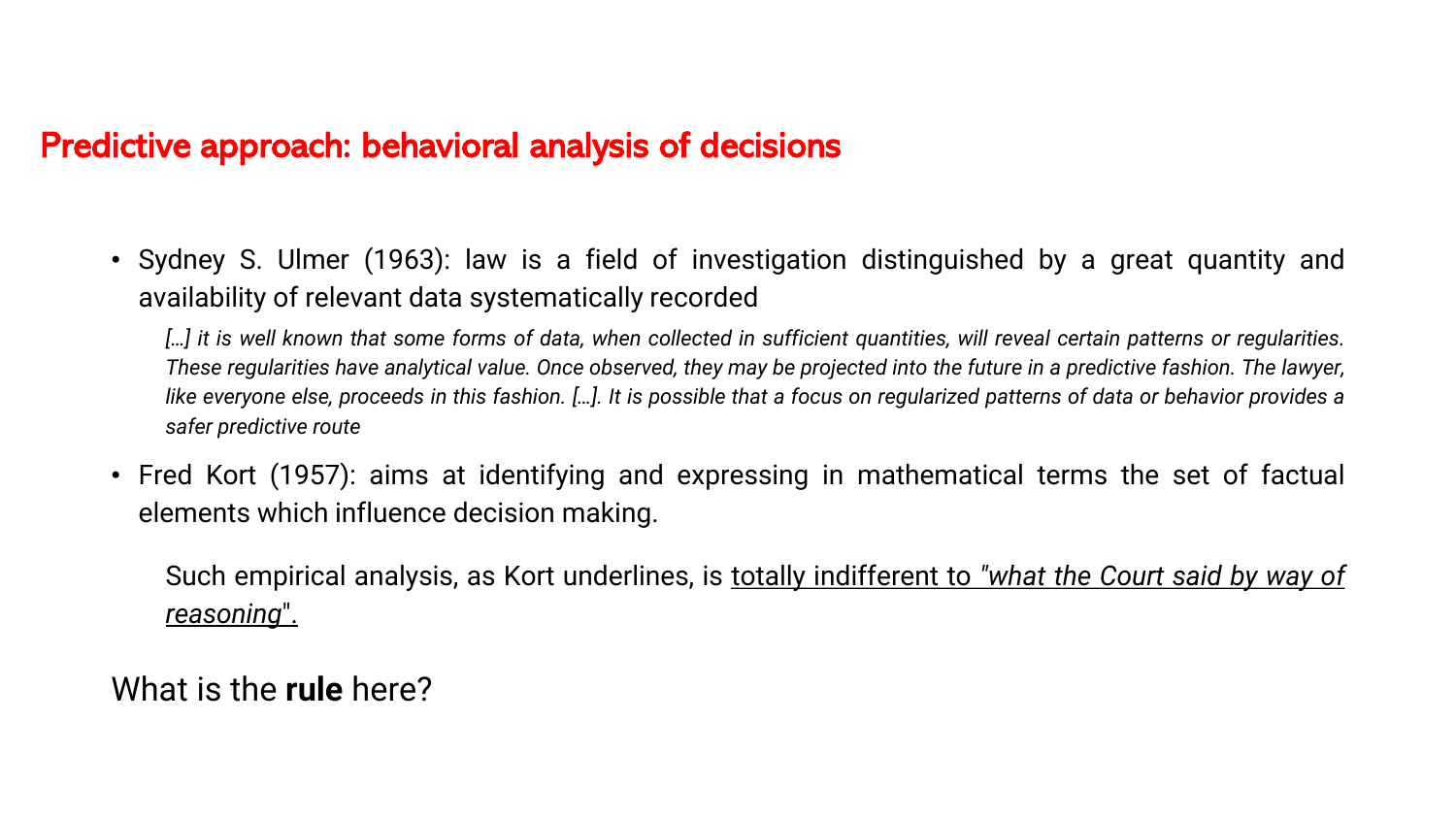#### What is the **rule** here?

• Wiener Frederick Bernays, 1962:

*Decision Prediction by Computers: Nonsense Cubed-and Worse*

• Losano, 1969:

"What is the point of talking of a measuring of the law? [ ... ] Is it permissible to call generically 'law' *that which is measured and quantified?"*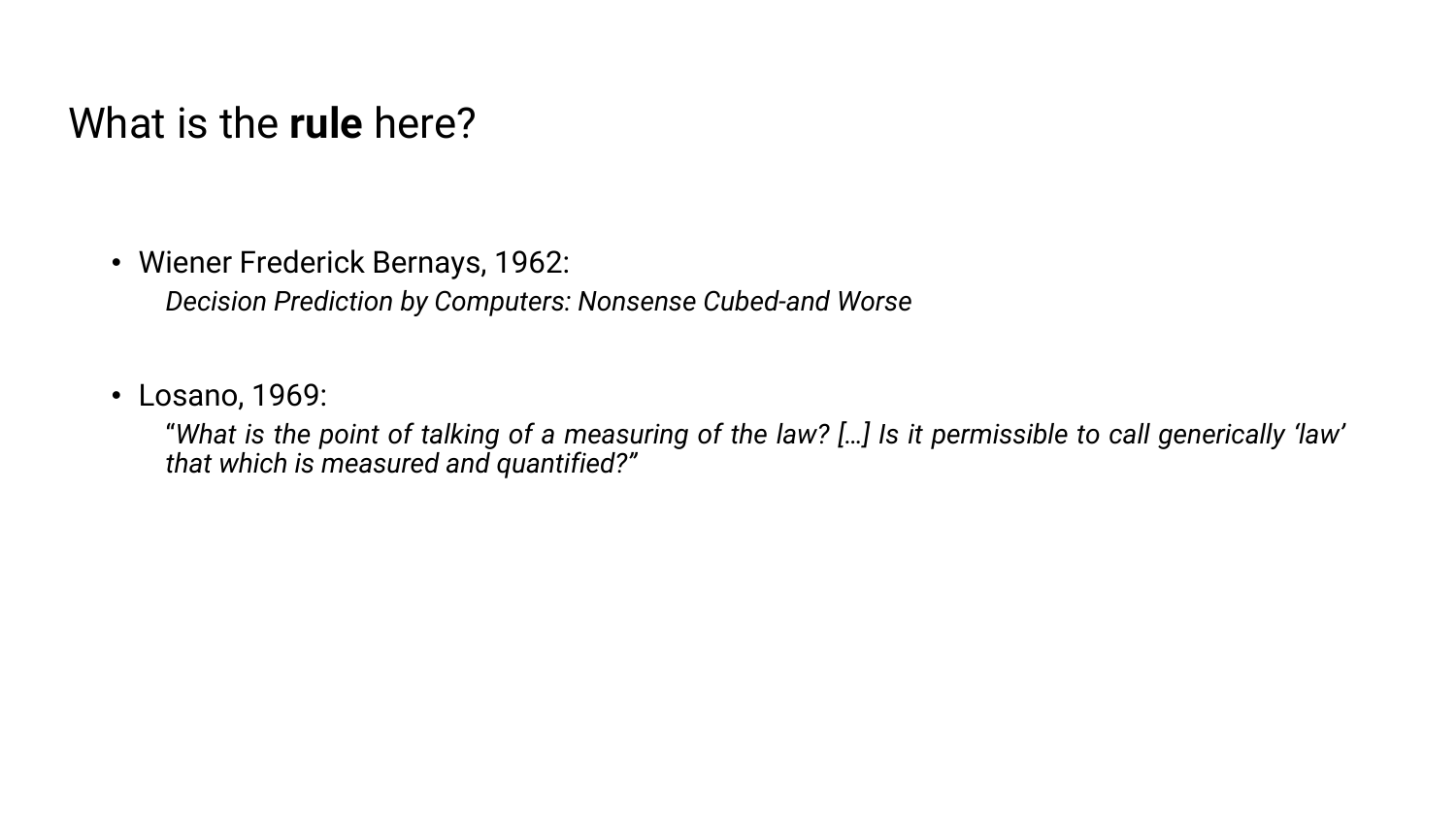### Juscybernetics: Law as a cybernetic system

Losano, 1969

*Cybernetic models, in general, should be thought with a view to their implementation through cybernetic machines. Such transition to the machine (the computer), however, presupposes a formalization of legal* language: the application of formal logic to law, the analysis of legal language and the general theory of *law are investigated at this third level of Juscybernetic inquiry.*

Documentary paradigm: Legal Informatics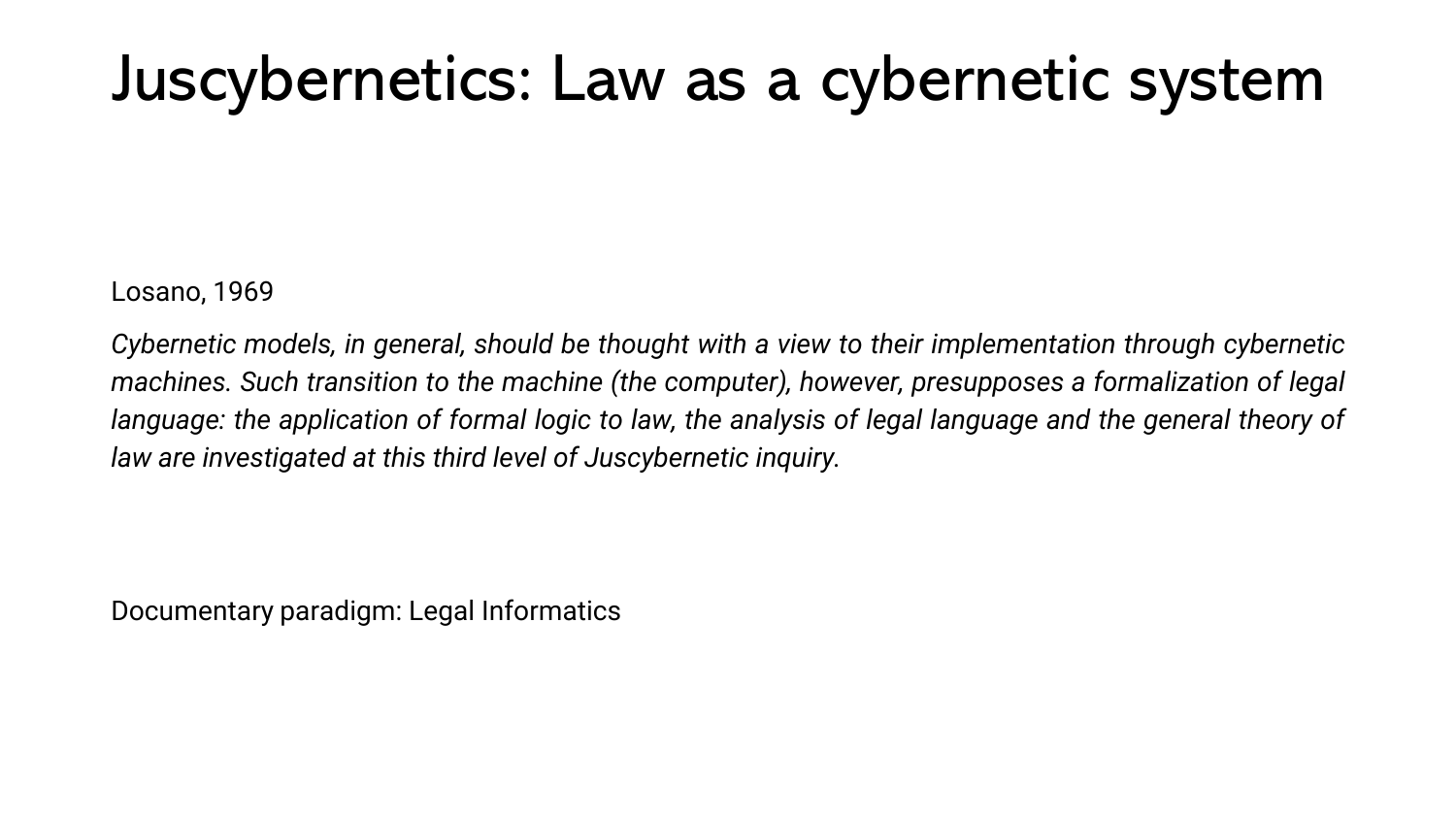### 3. AI and the AI and Law community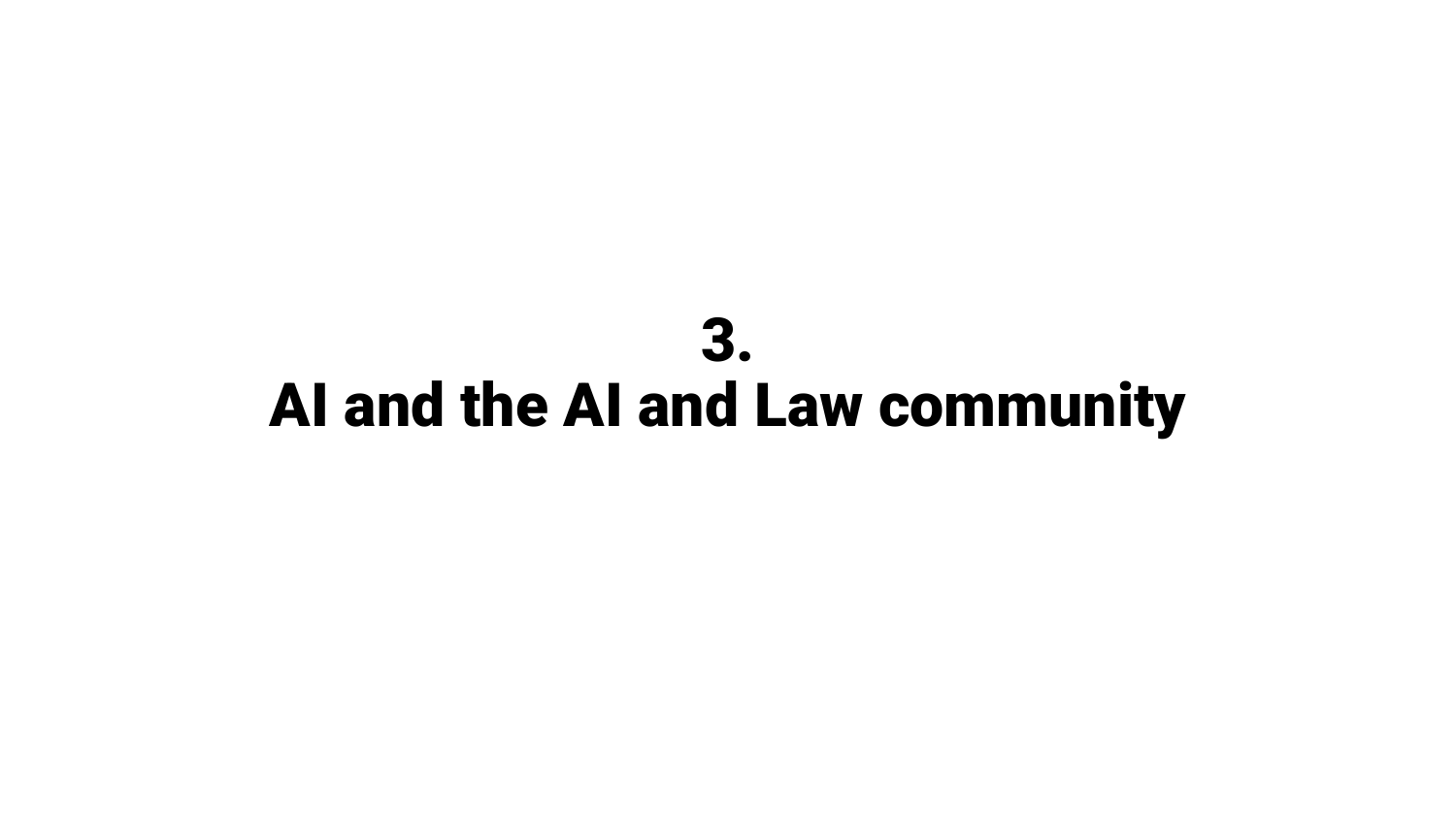### A new research agenda: Artificial Intelligence

• Alan Turing: «*can machines think?»* (1950)

- Yes, if it is possible to give a *mechanical explanation of thought* (1937) In a way, when we calculate, or think, we are machines

- Formalize "*complete laws of behaviour*"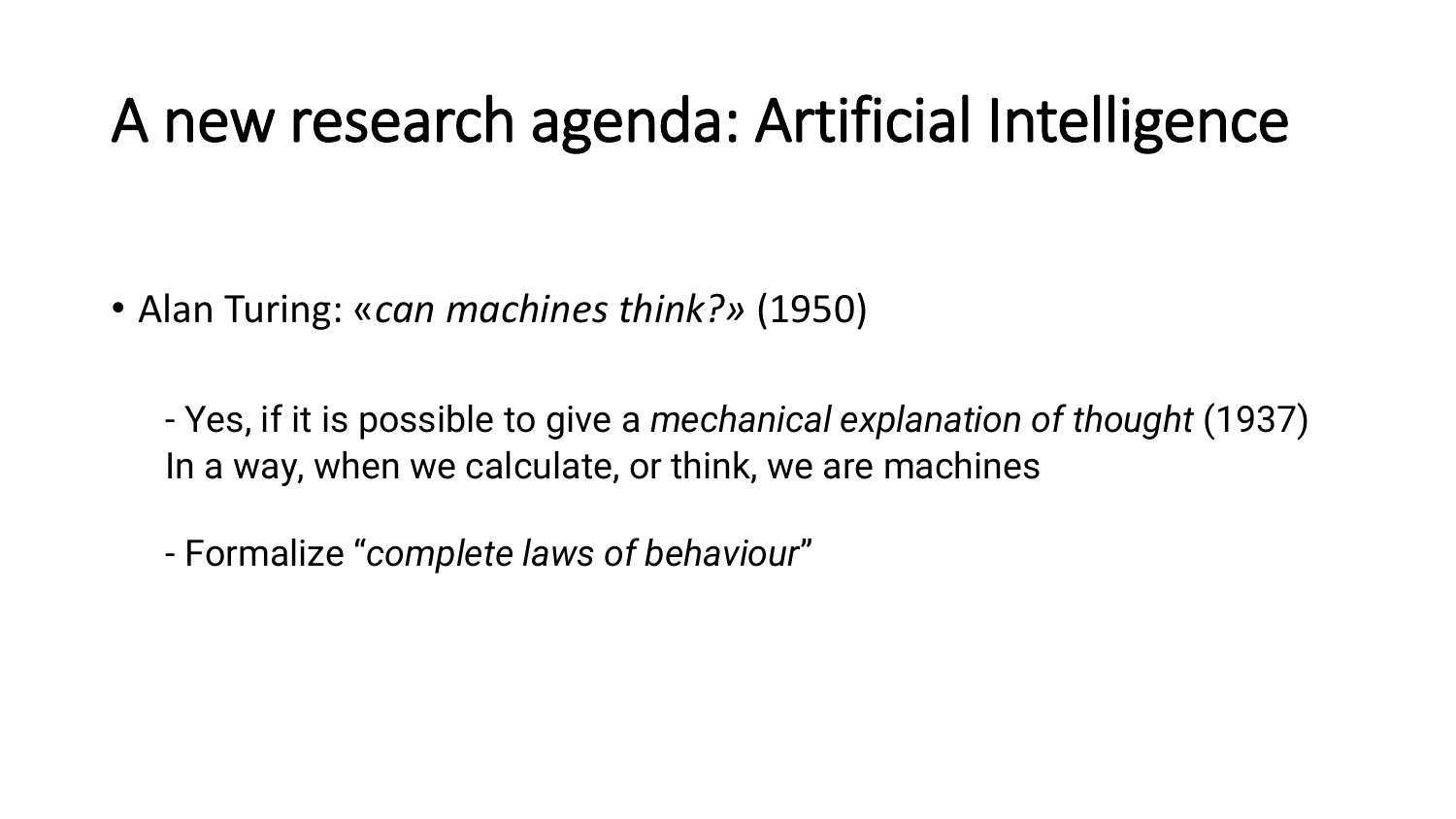## A new research agenda: Artificial Intelligence

John McCarthy, Marvin L. Minsky, Nathaniel Rochester, Claude E. Shannon (1955) *A Proposal for the Dartmouth Summer Research Project on Artificial Intelligence*

#### • **Assumptions**

"*every aspect of learning or any other feature of intelligence can in principle be so precisely described that a machine can be made to simulate it*"

#### • **Aim**

"*find how to make machines use language, form abstractions and concepts, solve kinds of problems now reserved for humans, and improve themselves"*

Haugeland: **GOFAI - "***Good Old-Fashioned AI*"– paradigm:

intelligent human being = general-purpose symbol-manipulating device.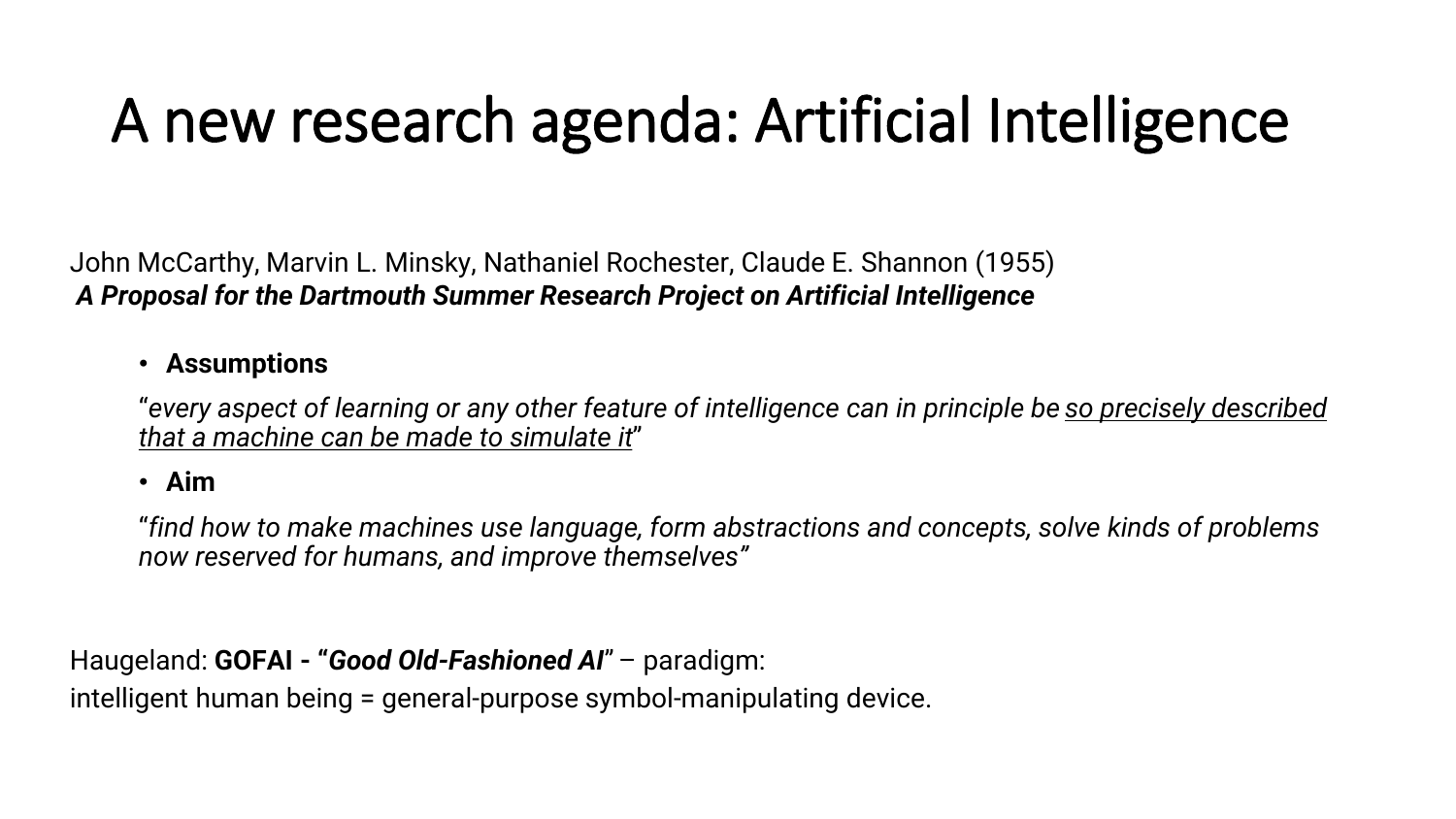Dreyfus, "the black knight of AI" identified the 4 assumptions of GOFAI:

| <b>Biological</b>    | "on some level of operation - usually supposed to be that of the neurons - the brain processes<br>information in discrete operations by way of some biological equivalent of on/off switches"                                                                                                                                                                                                            |  |  |  |  |  |
|----------------------|----------------------------------------------------------------------------------------------------------------------------------------------------------------------------------------------------------------------------------------------------------------------------------------------------------------------------------------------------------------------------------------------------------|--|--|--|--|--|
| <b>Psychological</b> | "the mind can be viewed as a device operating on bits of information according to formal rules"                                                                                                                                                                                                                                                                                                          |  |  |  |  |  |
| Epistemological      | "all knowledge can be formalized"                                                                                                                                                                                                                                                                                                                                                                        |  |  |  |  |  |
| <b>Ontological</b>   | "since all information fed into digital computers must be in bits, the computer model of the mind<br>presupposes that all relevant information about the world, everything essential to the production<br>of intelligent behavior, must in principle be analysable as a set of situation-free determinate<br>elements. [] what there is, is a set of facts each logically independent of all the others" |  |  |  |  |  |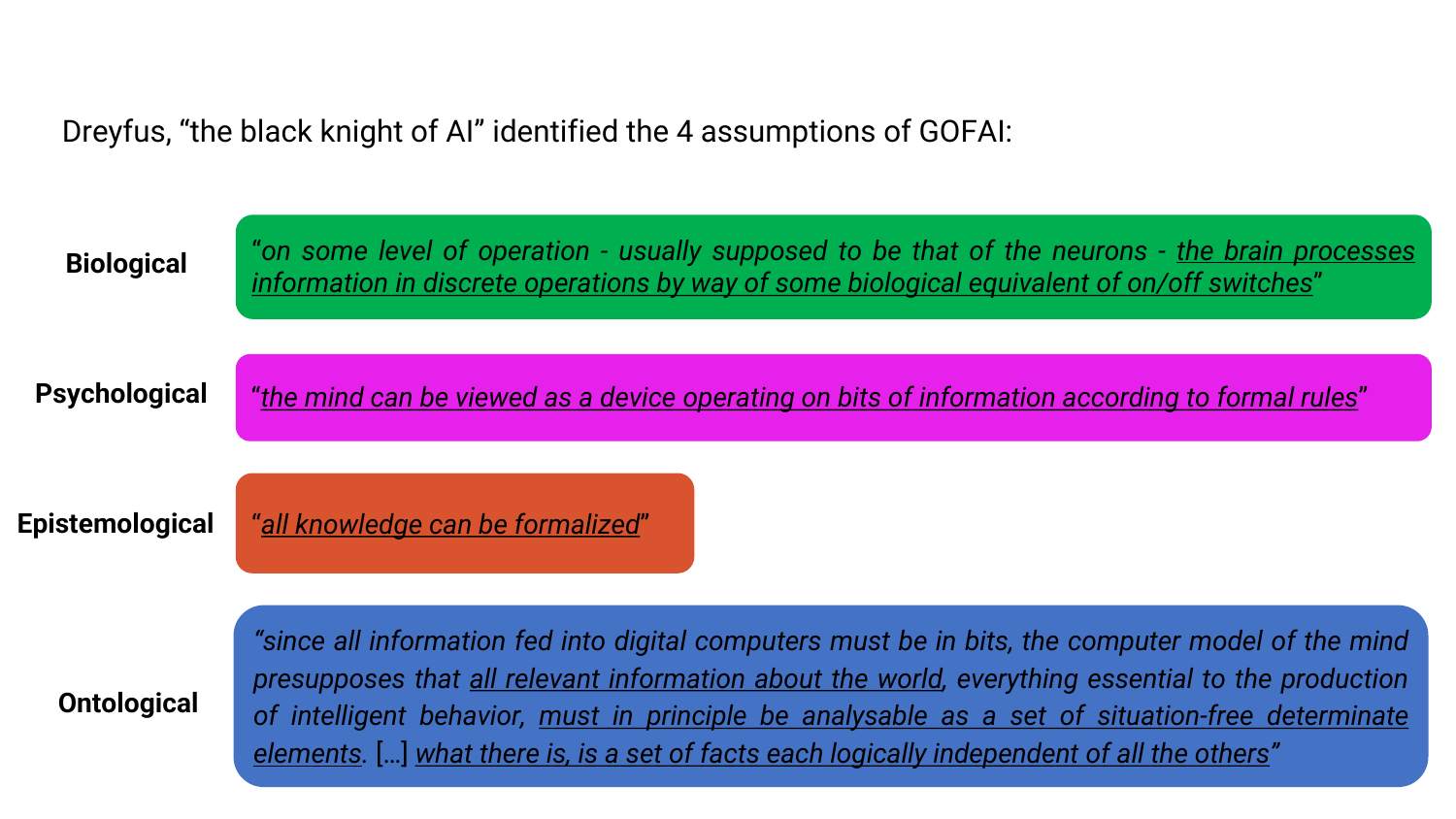- The first decade of AI research -> paradigm of **knowledge-engineering:** intelligent behaviour is a function of
	- the heuristics, rules of thumb, employed by an information-processing program
	- the quality and structure of the knowledge offered to such program in the form of data.
- Knowledge, experience, understanding and action can be explained, formalized and processed by framing them as a set of meaningless rules, according to the account provided by Turing.
- Attempts to formalize domain expert knowledge, common sense knowledge
- How many rules do I need to do something really trivial?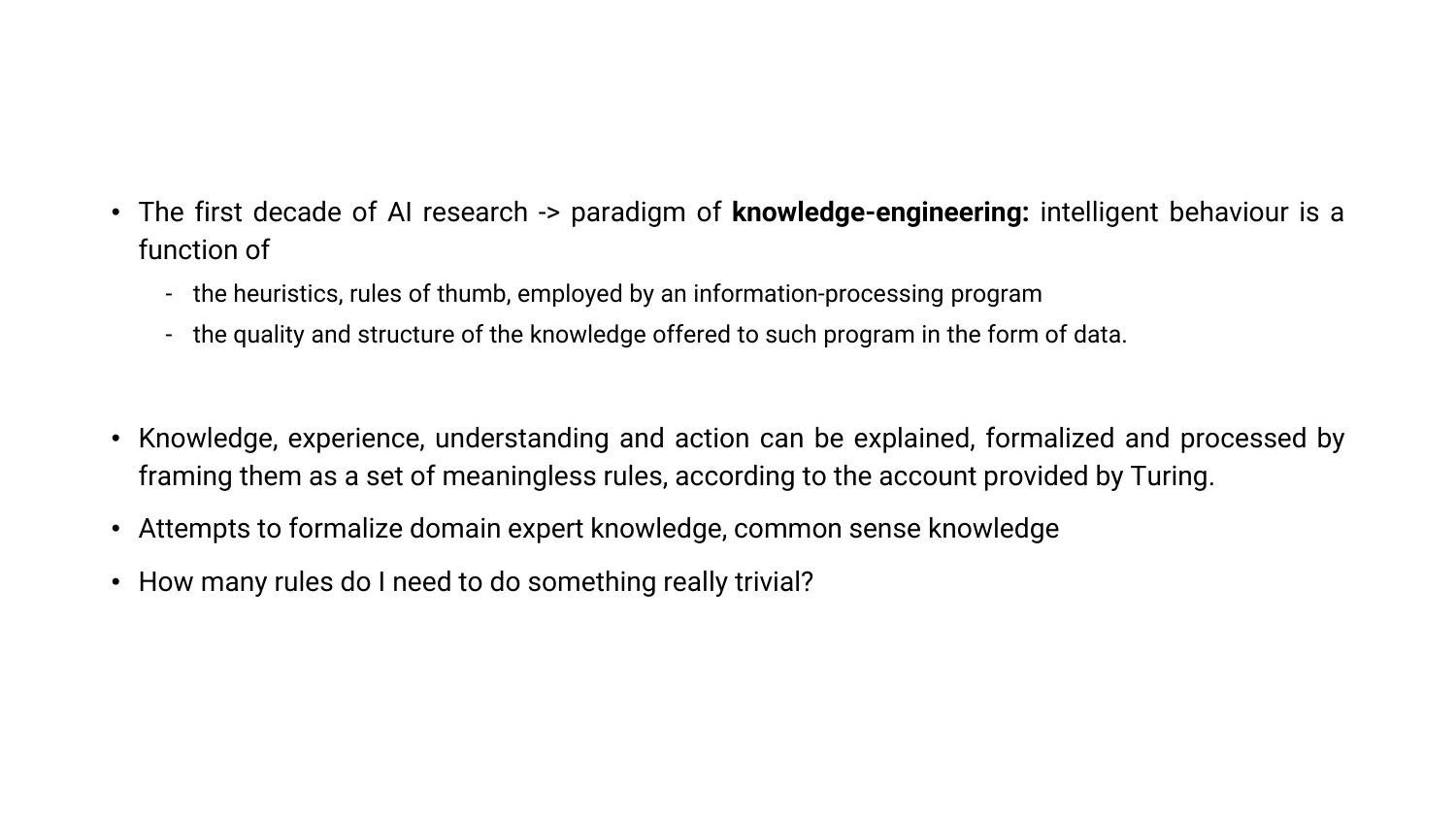# GOFAIL and the AI and Law community

Buchanan and Headrix [\(1970\) Some Speculation on Artificial](https://digitalcommons.law.buffalo.edu/journal_articles/867/) Intelligence and Legal Reasoning:

The computer can be much more than a mere "*storehouse of legal information*"!

The aim becomes that of:

- developing machines capable of operating "*on the legal data base the way a lawyer does*"
- "*codifying the decision-making processes of lawyers*" to
	- design a "computational model of *legal reasoning*" and
	- build "*a system that would produce legal arguments*"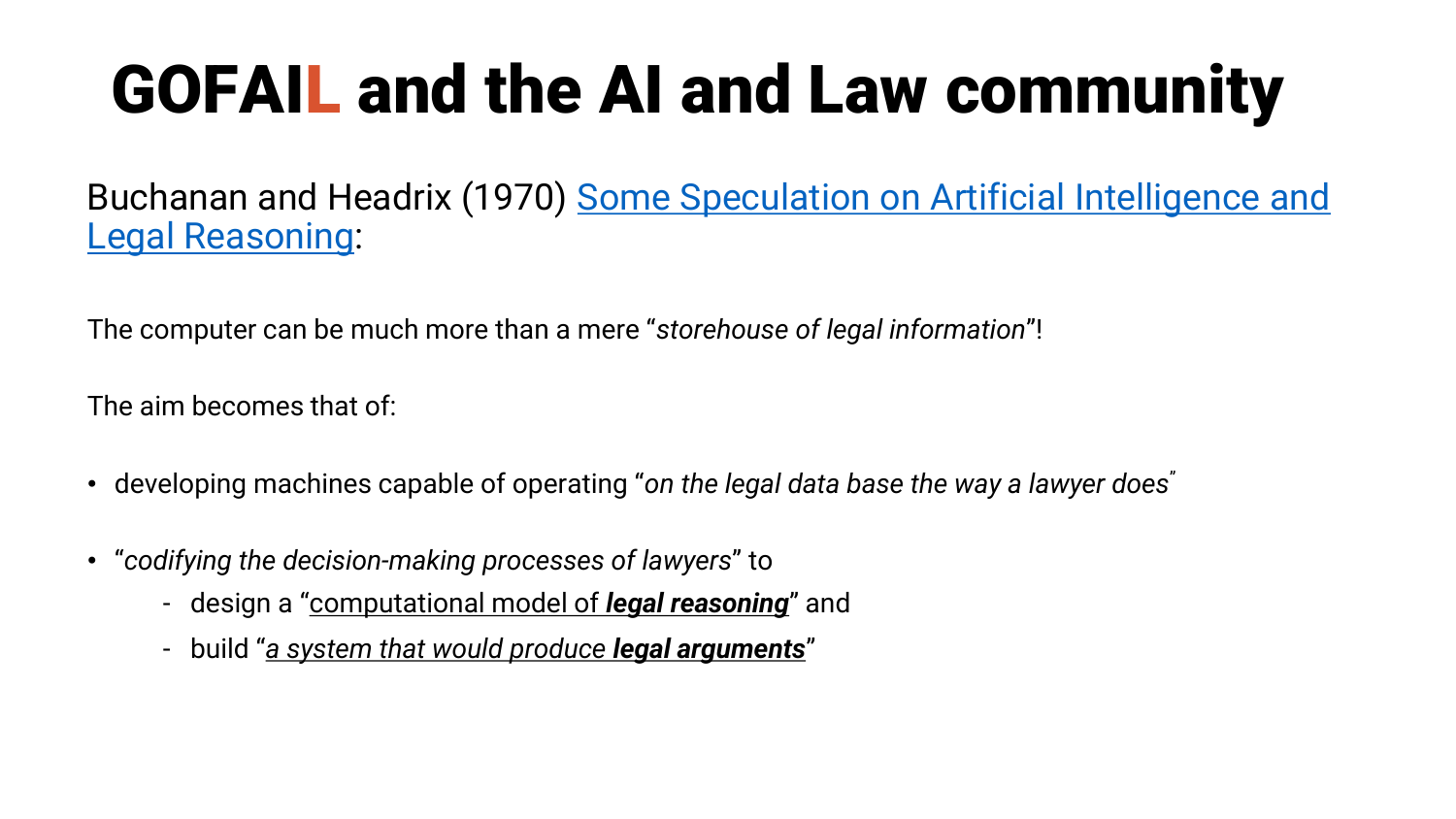- Rissland (1990): the **goals of AI and Law research**:
	- 1. Reason with cases (both real and hypothetical) and analogies;
	- 2. Reason with rules;
	- 3. Combine several modes of reasoning;
	- 4. Handle ill-defined and open-textured concepts;
	- 5. Formulate arguments and explanations;
	- 6. Handle exceptions to and conflicts among items of knowledge, like rules;
	- 7. Accommodate changes in the base of legal knowledge, particularly legal concepts, and handle nonmonotonicity, that is, changes in which previous truths no longer hold as more becomes known;
	- 8. Model common sense knowledge;
	- 9. Model knowledge of intent and belief;
	- 10. Perform some aspects of natural language understanding

McCarty ([1990\)](https://onlinelibrary.wiley.com/doi/abs/10.1111/j.1467-9337.1990.tb00057.x): the AI and Law agenda:

o **practical motivation**: building "*intelligent legal information systems that can assist both lawyers and nonlawyers in their interactions with both legal and nonlegal rules"*;

o **theoretical motivation**: "*trying to gain a better understanding of the process of legal reasoning and legal argumentation, using computational models and techniques*".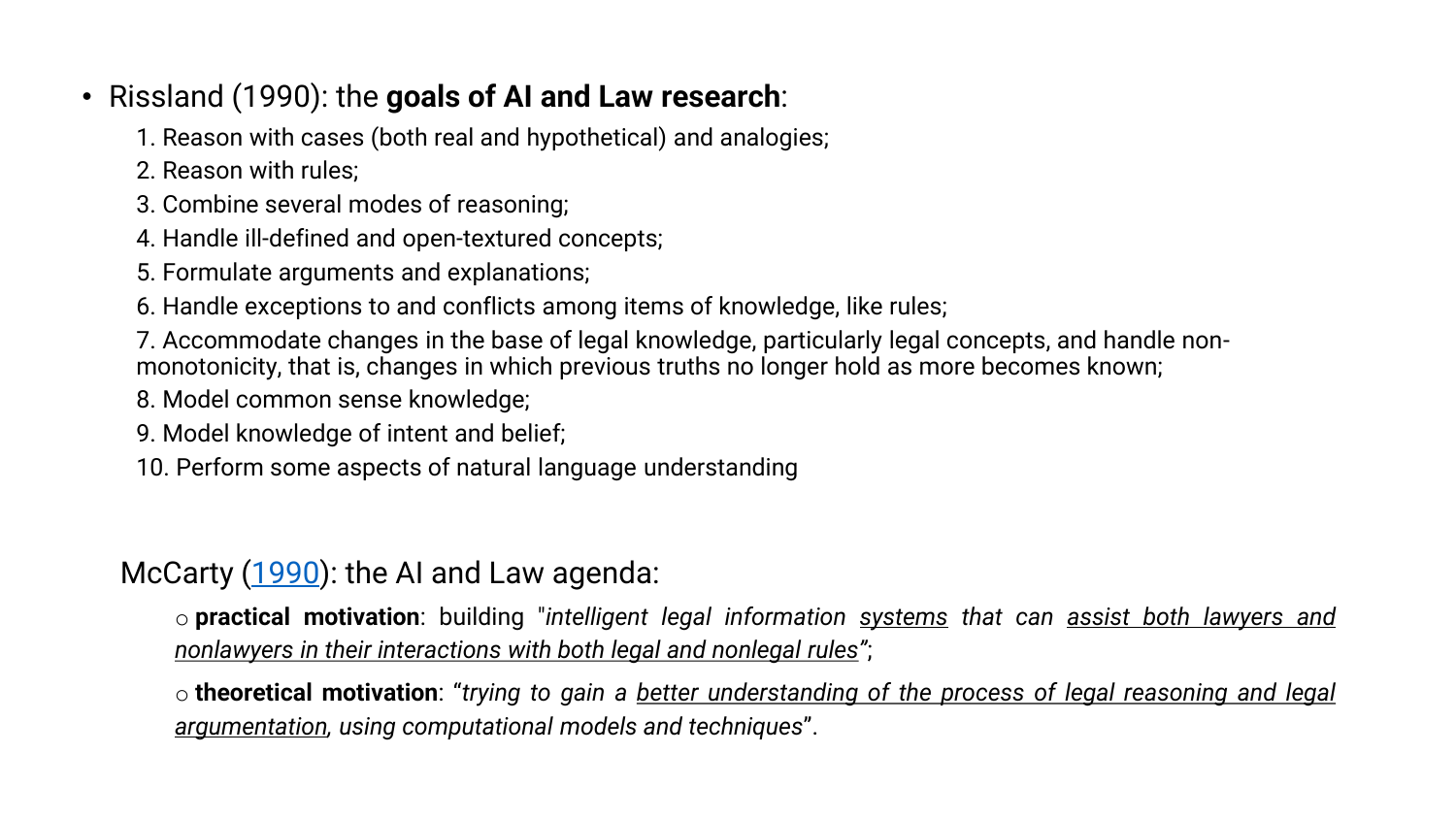- Rule and case-based systems,
- prediction of judgements,
- argumentation logics,
- Information Retrieval
- '90s: the paradigm of **Legal Expert Systems**

• **Limitations**:

*knowledge representation bottleneck*, i.e., the need to code, with a top-down approach, all the rules that are required to formalize legal reasoning

#### In the meantime…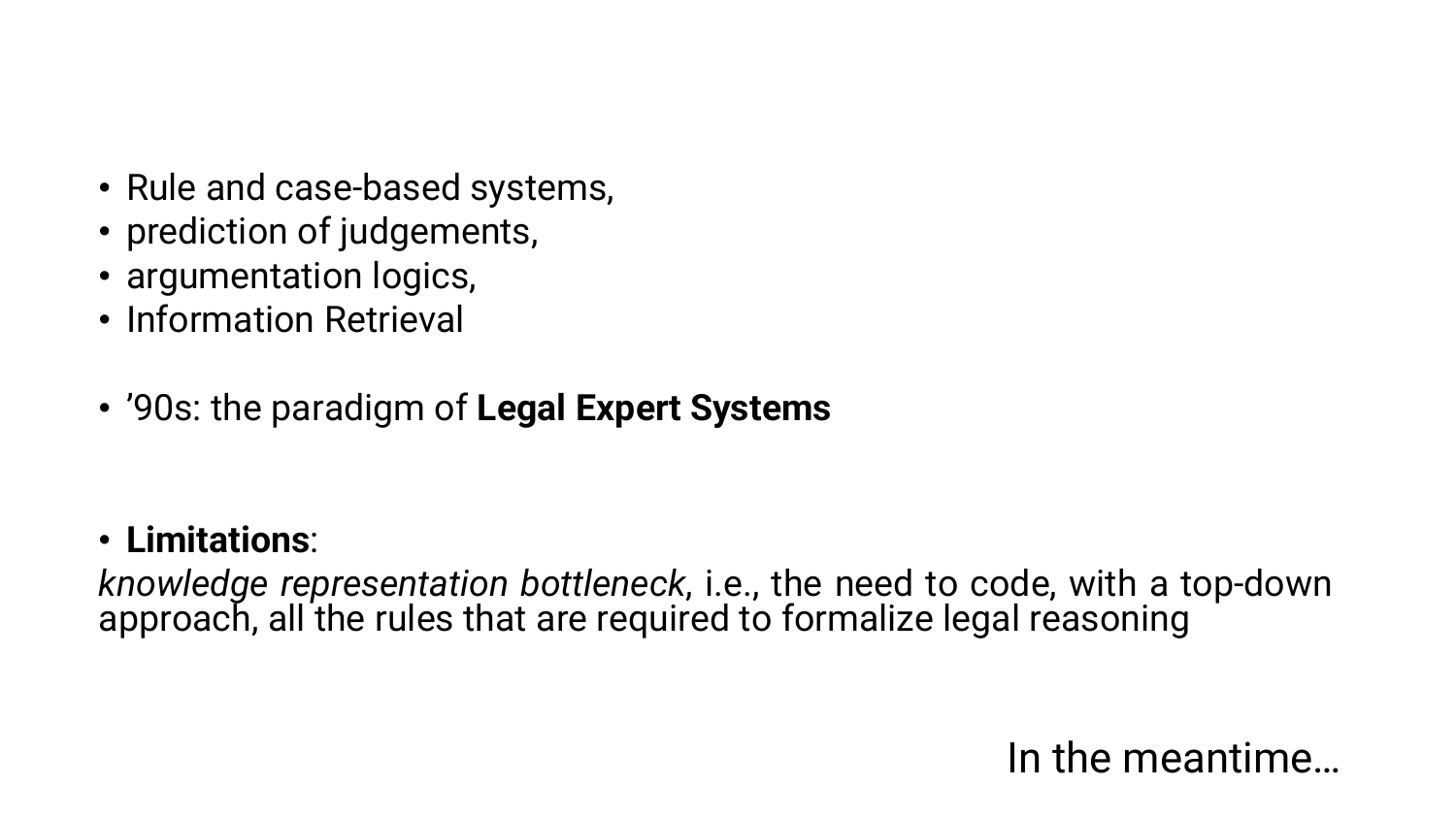### 4. Connectionism and Big Data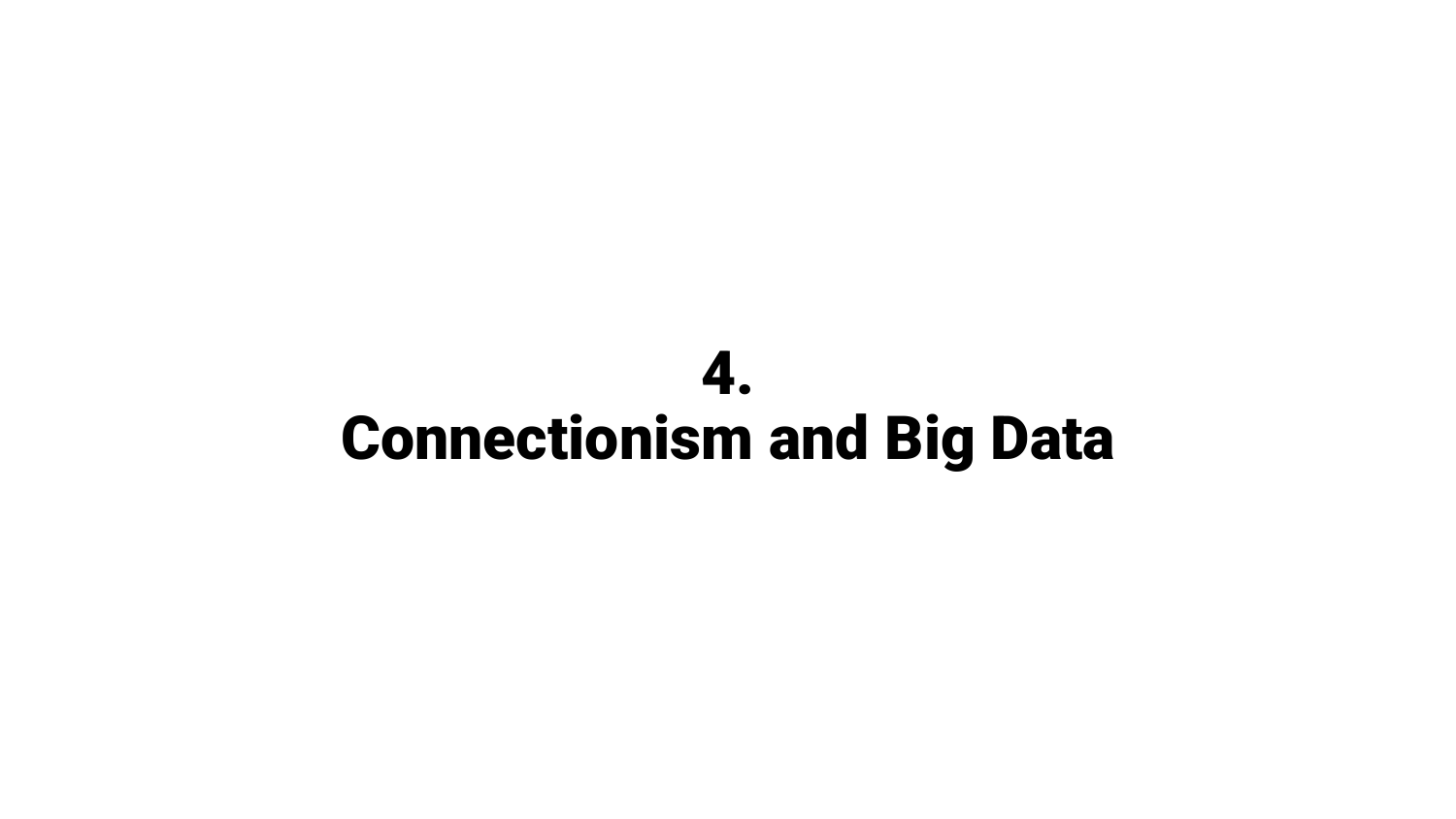### A change of paradigm

- From the work of Turing, the question of machine intelligence has been tied with the questions of learning: the goal was to develop "*a machine that can learn from experience*", and the "*mechanism*" for achieving such goal was "*the possibility of letting the machine alter its own instructions*". (1947)
- Mid-Eighties: the interest in machine learning started to shift from the rule-based approach (à la GOFAI) to inductive methods.
- "virtuous circle": increasing availability of data, growth of computational power and development of learning algorithms
- Automation of tasks which required manual formalization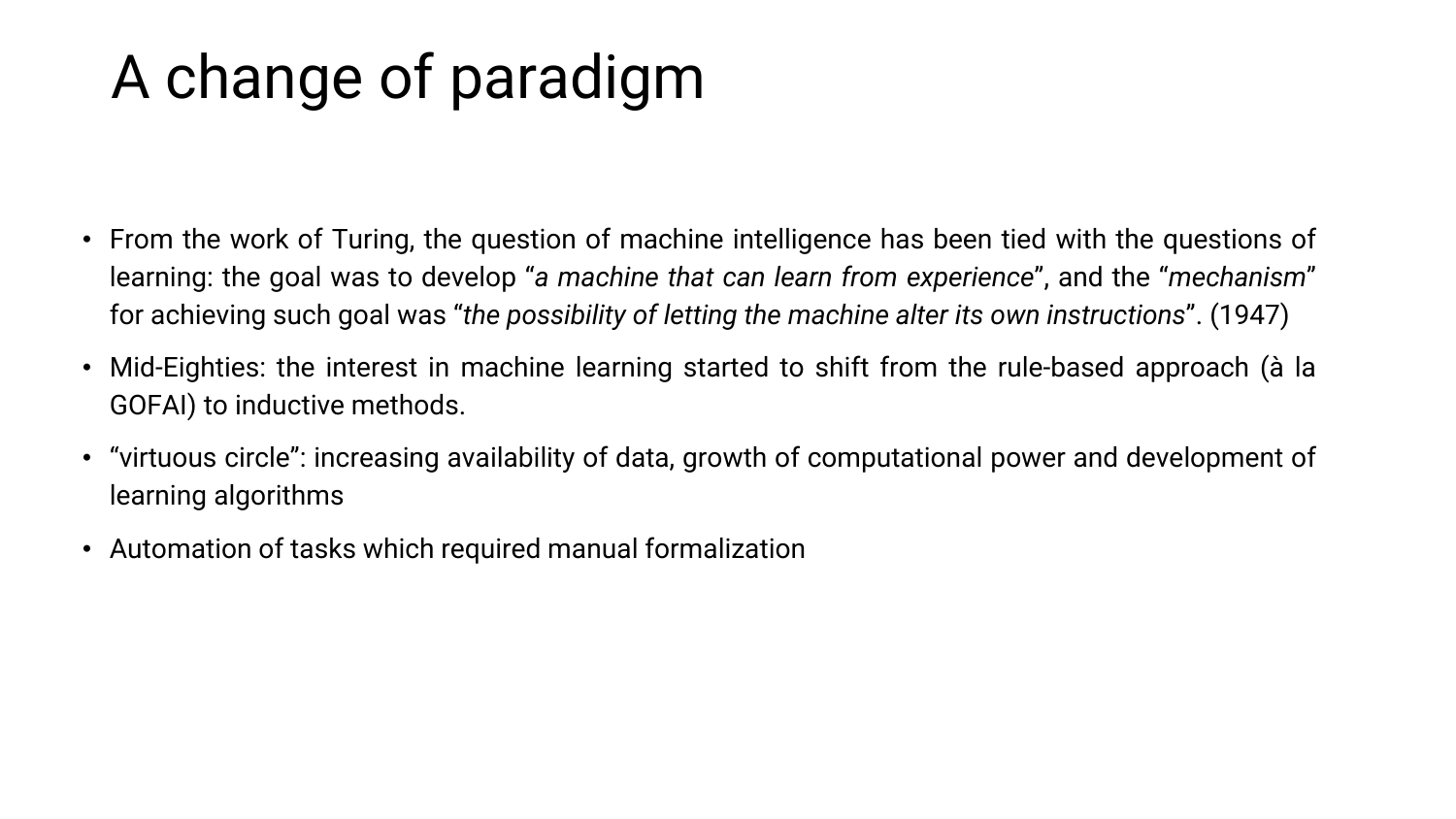#### **Rules** are programmed in a top-down fashion

Hybrid, the majority Inductive approach, datadriven. Some **rules-algorithms** are used to train **new rulesalgorithms** on data.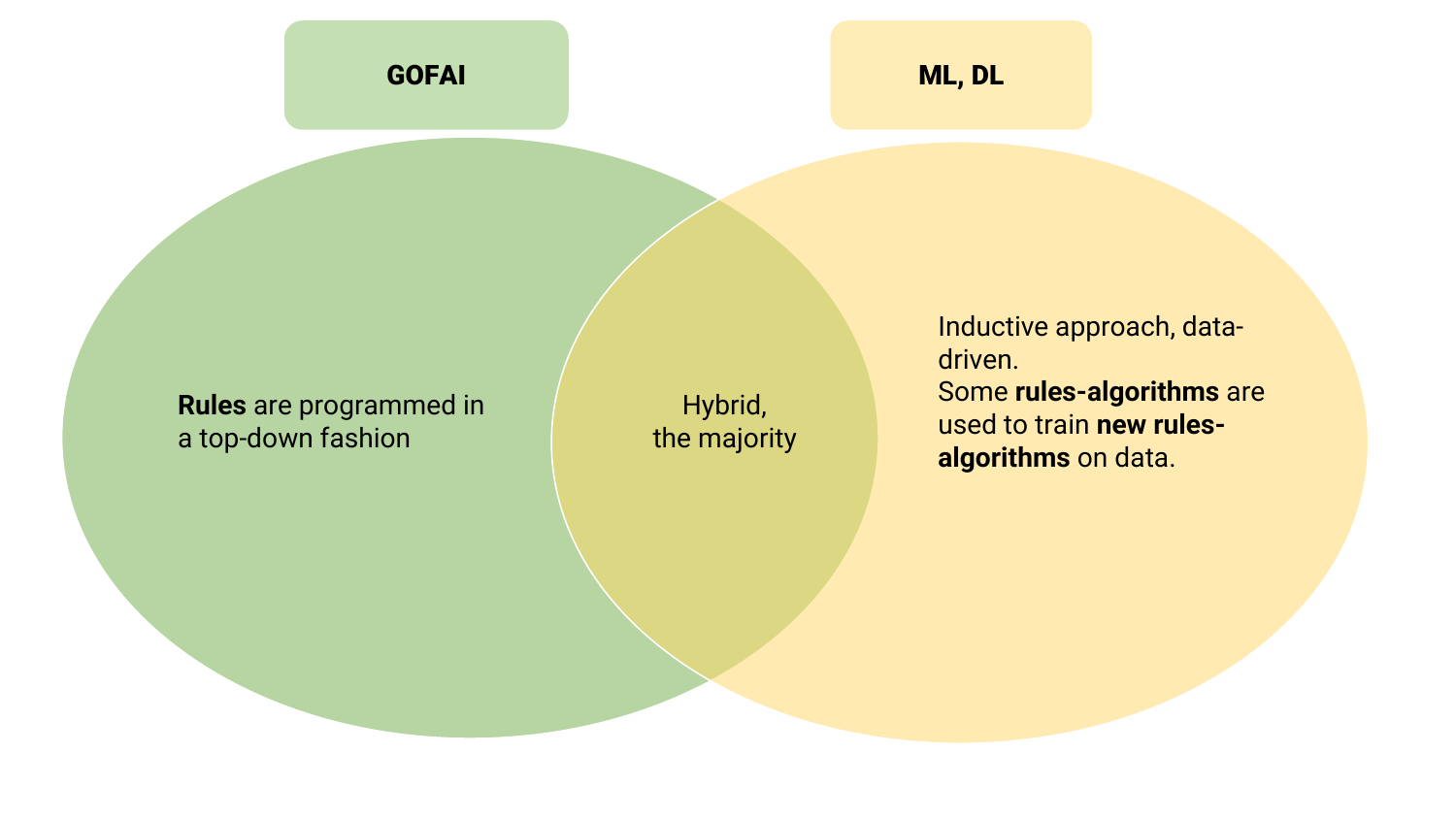- Network analysis
- Risk assessment
- Predictive analytics
- Clustering
- Translation
- Legal Research tools
- Argumentation mining
- Compliance automation
- Drafting of legal documents

#### A lot of interesting tools

- [JURISays](https://www.jurisays.com/) : *I'm predicting judgments of the European Court of Human Rights with an overall accuracy of 69.1%.* JURI reads published documents from previous years and decisions of the cases judged by the European Court of *Human Rights and predicts decisions the Court will make. Every month it learns from its mistakes*.
- [CLAUDETTE](http://claudette.eui.eu/) "*Machine Learning Powered Analysis of Consumer Contracts and Privacy Policies*"
- [DoNotPay](https://donotpay.com/) "*The DoNotPay app is the home of the world's first robot lawyer. Fight corporations, beat bureaucracy and sue anyone at the press of a button*"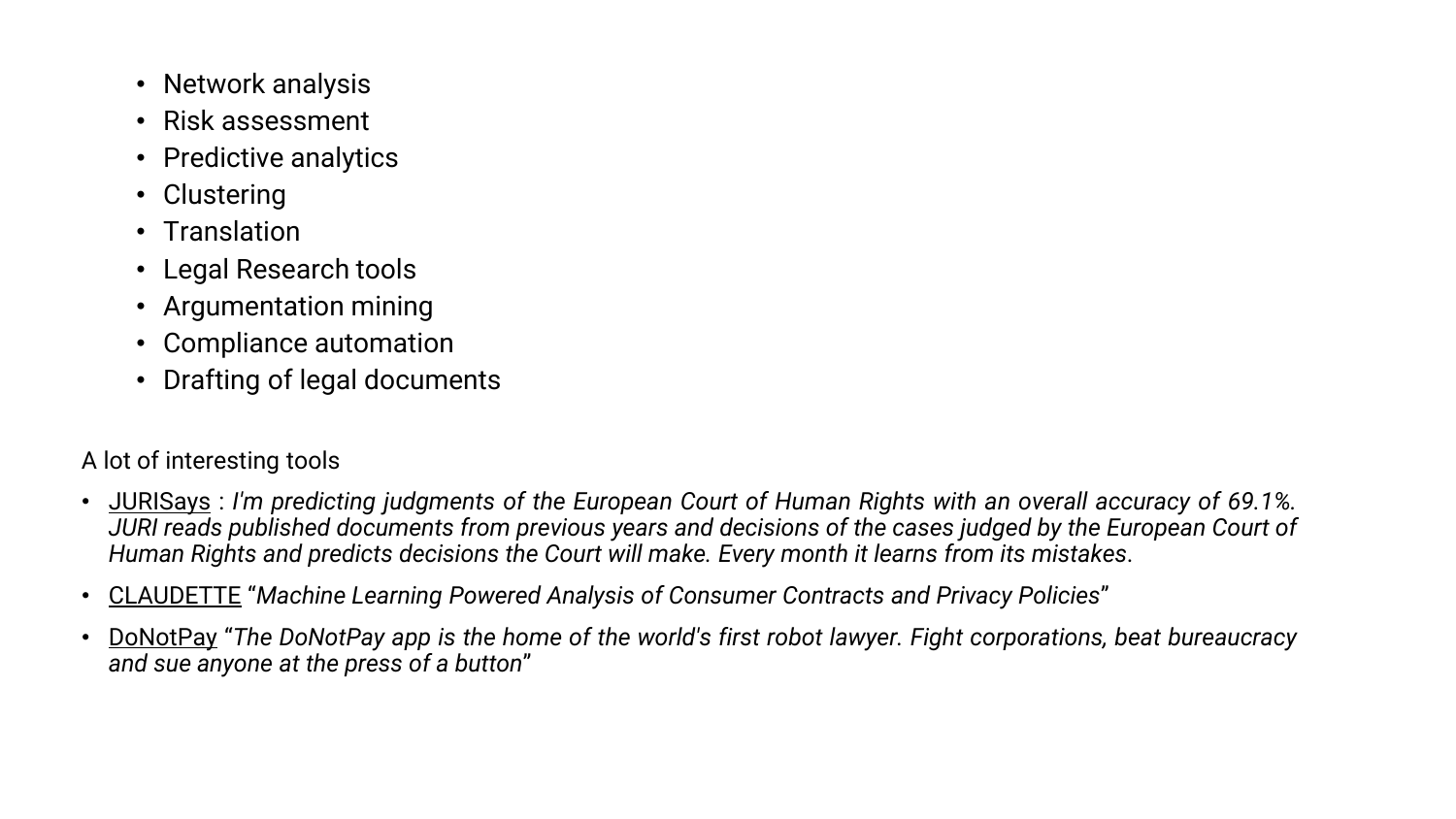- Back to Jurimetrics and its behaviourist assumptions?
- What is the rule here?
- ML/NLP approach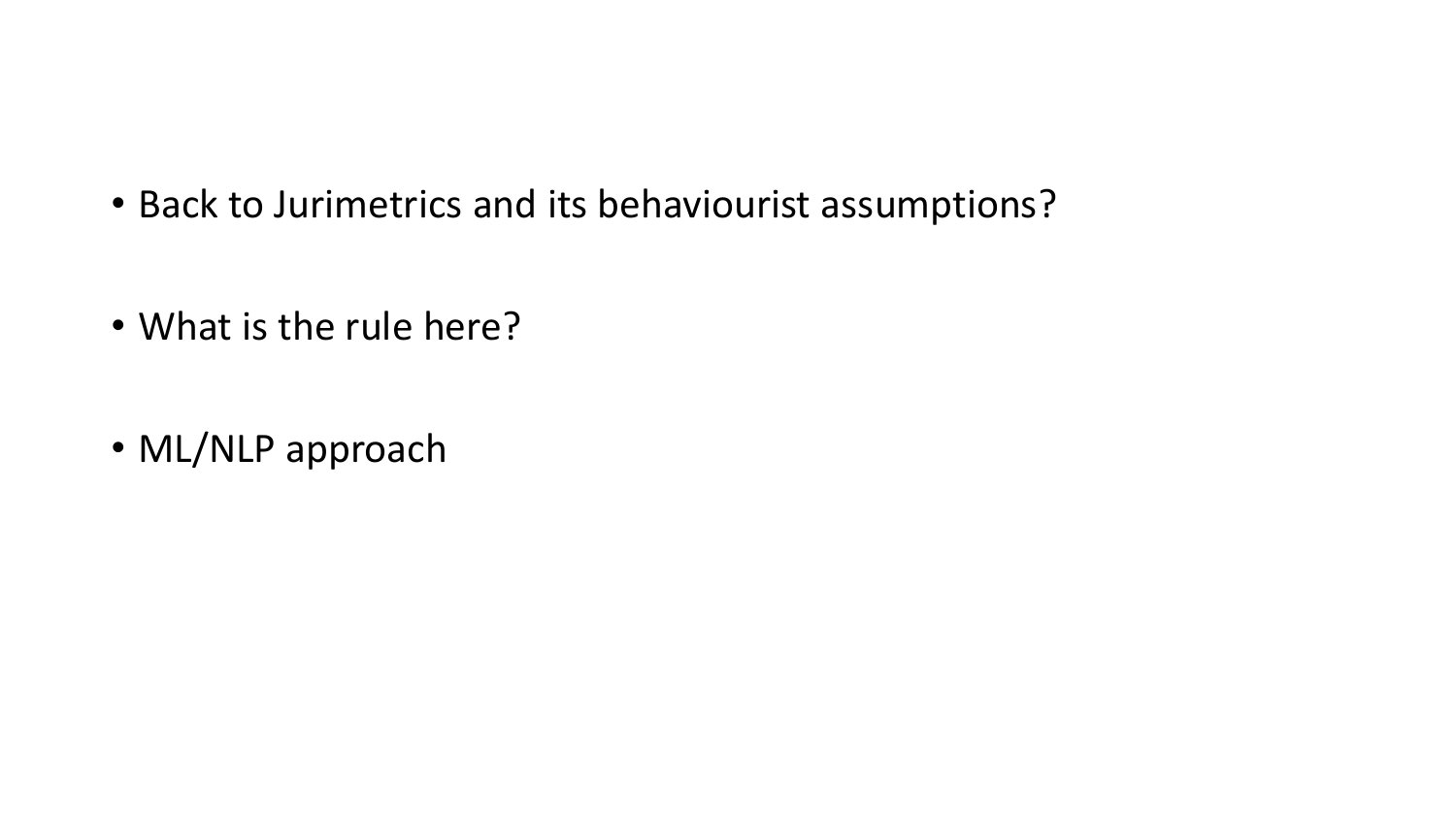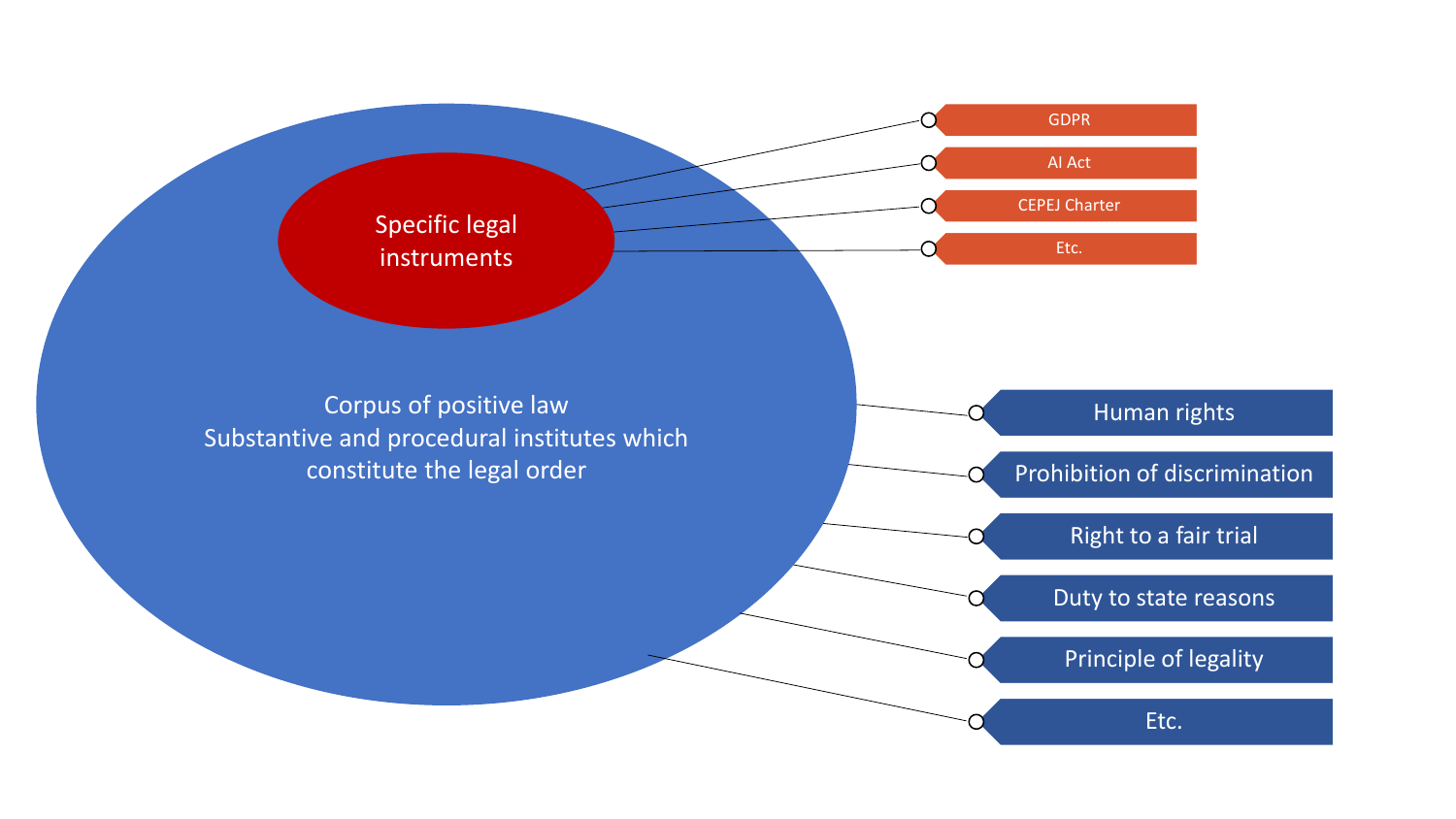Thank you!

For any question: gianmarco.gori@vub.be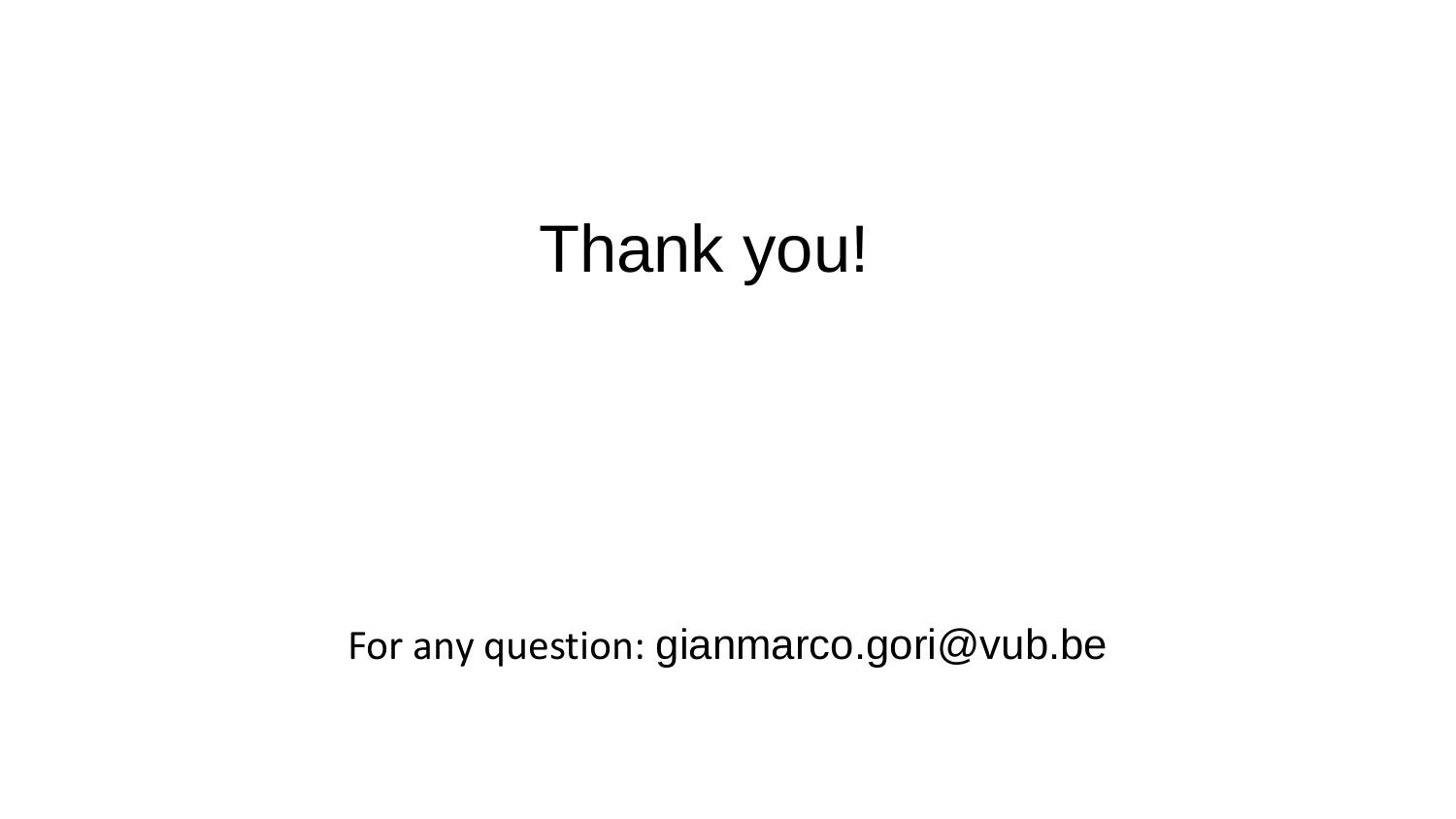## References

Alarie Benjamin, Niblett Anthony, Yoon Albert H., *How Artificial Intelligence Will Affect the Practice of Law*, in *University of Toronto Law Journal*, 2018, 68, 1, p. 106.

Alarie Benjamin, *The Path of the Law: Toward Legal Singularity*, in *University of Toronto Law Journal*, 2016, 66, 4, p. 433.

Artosi Alberto, Sartor Giovanni, *Liebniz as jurist*, in Antognazza Maria Rosa (ed), *The Oxford Handbook of Leibniz*, Oxford University Press, 2018, p. 655.

Ashley Kevin. D., Artificial Intelligence and Legal Analytics: New Tools for Law Practice in the Digital Age, Cambridge University Press, Cambridge, 2017.

Bellamy Richard (ed.), *Beccaria: 'On Crimes and Punishments' and Other Writings*, Cambridge University Press; 1995.

Bodin Jean, *Six Livres sur la Republique*; English translation, Bodin Jean*, Six Books of the Commonwealth*, Abridged and translated by M. J. Tooley, Basil Blackwell, Oxford, 1967.

Baade Hans W., (ed.), *Jurimetrics*, Basic Books, New York, 1963.

Buchanan Bruce G., Headrick Thomas E., *Some Speculation about Artificial Intelligence and Legal Reasoning*, in *Stanford Law Review*, 1970, 23, p. 45.

Casey Anthony, Niblett Anthony, *The Death of Rules and Standards*, in *Indiana Law Journal*, 2017, 92, p. 1401.

— *Self-Driving Laws*, in *University of Toronto Law Journal*, 2016, 66, p. 429.

Feigenbaum Edward, Feldman Julian (eds.), *Computers and Thought*, McGraw-Hill, New York, 1963

Haugeland John, *Artificial Intelligence: The Very Idea*, The MIT Press, Cambridge, 1985.

Hobbes Thomas, *Leviathan*, in Sir William Molesworth (ed.) *The English Works of Thomas Hobbes of Malmesbury*. Bohn, London, 1839-45, Volume III.

Hoeflich M. H., *Law and Geometry: Legal Science from Leibniz to Langdell*, in *The American Journal of Legal History*, 1986, 30, 2, p. 95.

Katz Daniel. M., *Quantitative Legal Prediction—or—How I Learned to Stop Worrying and Start Preparing for the Data-Driven Future of the Legal Services Industry*, *in Emory Law Journal*, 2013, 62, p. 909.

Kelso Louis O., *Does the Law Need a Technological Revolution*, in *Rocky Mountain Law Review*, 1946, 18, 4, p. 378.